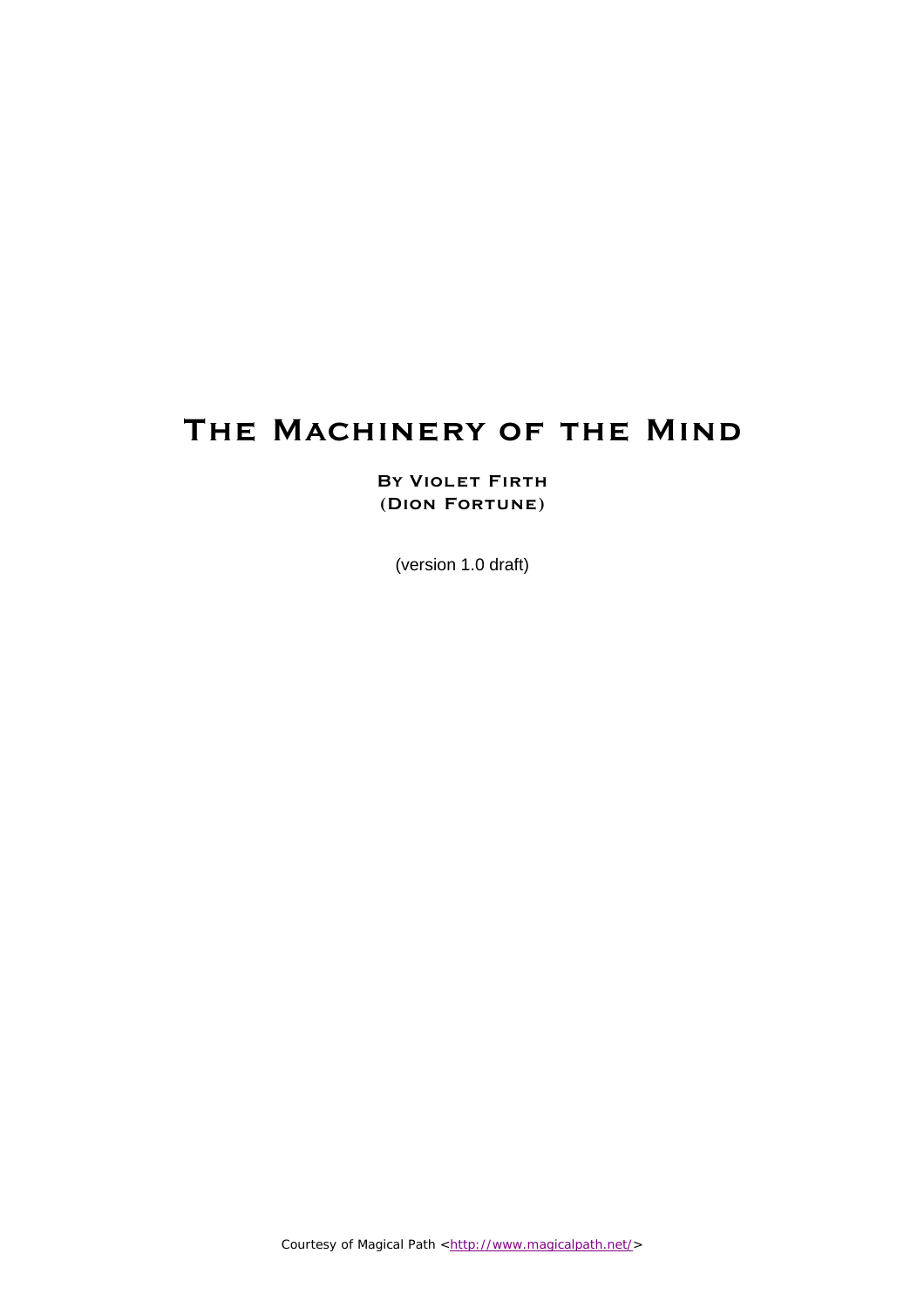### **FOREWORD**

I am very glad to have the opportunity of commending this little volume to those without any previous knowledge, who desire to gain a clear idea of the way in which modern psychology regards the human mind.

For every time the words "psychology" and "psychological" were used in the newspapers ten years ago, they must be used fifty times today; and though very often some other word would do just as well, or a good deal better, this sudden vogue has a real meaning. The public has become aware of the existence of psychology. People are beginning to realize that the human mind, the instrument by which we know and think and feel and strive, must itself be studied for its own sake if we are to gain a deeper understanding and a greater control of human life.

A distinct reaction from the rather narrow materialism of the end of the nineteenth and the beginning of the twentieth centuries, an increased realization of immaterial, of "spiritual" values, has helped towards giving the mind its rightful place in human interest. On the one hand, modern academic psychology has, for many years now, been gradually emancipating itself from the chaotic subjectivities of competing philosophies, and developing on really scientific lines, with the aid of accurate observation, comparison and experiment. Its genuinely and increasingly useful applications to education and to industry are evidences of that.

On the other hand, the remarkable results of psychoanalysis have been made widely known, though often with that misleading one-sided emphasis which seems fated to attend the popularisation of any branch of scientific enquiry. And these results have been found not only interesting but exciting (to some morbidly exciting) because they appeal to instincts and emotions which our civilisation represses and often perverts. Psychoanalysis has indeed become a fashionable craze, and as such has doubtless done a certain amount of harm and has met with a good deal of opprobrium from the serious minded. But psychoanalysis has come to stay, because, however much it may be misused by the ignorant, the unbalanced and the half-educated, it is both a sound technique of research and a sound therapeutic method. And it certainly has a most important contribution to make to the psychology of the future.

This little book, which can be read through at a sitting, succeeds in the difficult task of presenting the rudiments of the modern view of the mind in an easy, lucid and attractive form. Though I may not agree with every sentence she has written, Miss Firth's development of the subject, and of its very intimate connection with human life and human troubles, seems to me not only substantially sound and accurate, but essentially sane and well balanced. Her explanation of the different levels of the mind and of the censors by the metaphor of the tank and the sieves is particularly ingenious and helpful. The book will certainly succeed, to use the author's words, in "planting certain fundamental concepts in untrained minds so that they may serve as a basis for future studies."

#### **A.0. TANSLEY.**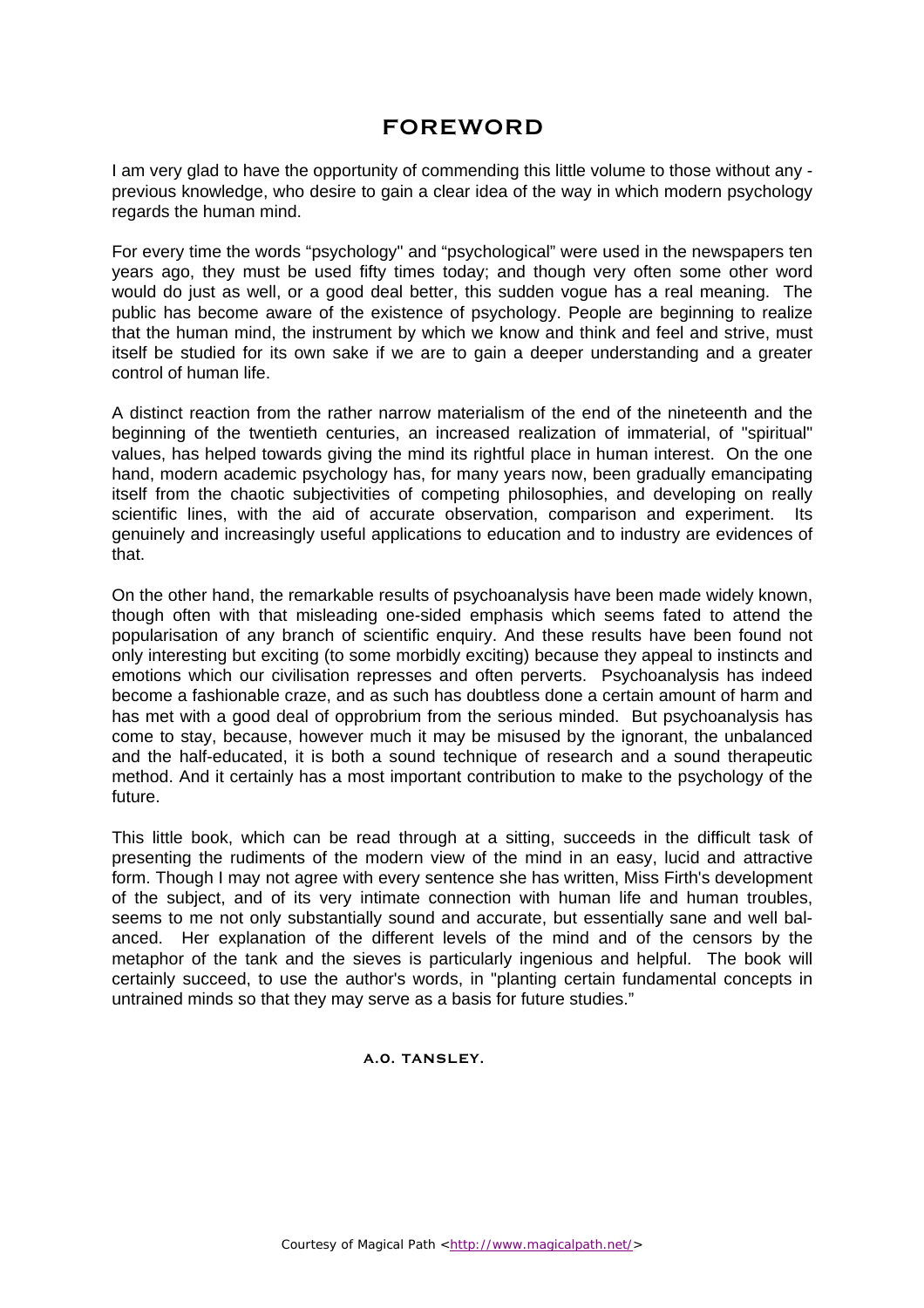#### **CONTENTS**

FOREWORD BY *A.* O. TANSLEY

INTRODUCTION

- I THE PHYSICAL VEHICLE OF CONSCIOUSNESS
- II THE EVOLUTION OF THE NERVOUS SYSTEM
- III HOW AN IDEA ENTERS THE MIND
- IV THE ORGANISATION OF THE UPPER LEVELS OF THE MIND
- V THE ORGANISATION OF THE LOWER LEVELS OF THE MIND
- VI COMPLEXES
- VII THE INSTINCTS
- VIII THE SELF-PRESERVATION INSTINCT
- IX DISEASES OF THE SELF-PRESERVATION INSTINCT
- X THE REPRODUCTIVE INSTINCT
- XI DEVELOPMENT CF THE REPRODUCTIVE INSTINCT
- XII DISEASES OF THE REPRODUCTIVE INSTINCT
- XIII SUBLIMATION
- XIV MALADAPTATION TO ENVIRONMENT AND PSYCHOPATHOLOGY
- XV CONFLICT
- XVI REPRESSION
- XVII DISSOCIATION
- XVIII SYMBOLISATION
- XIX PHANTASIES, DREAM'S, AND DELUSIONS
- XX PSYCHOTHERAPY
- XXI PSYCHOANALYSIS
- XXII HYPNOSIS, SUGGESTION AND AUTO SUGGESTION
- XXIII THE PRACTICAL APPLICATION OF PSYCHOLOGY
- XXIV CONCLUSION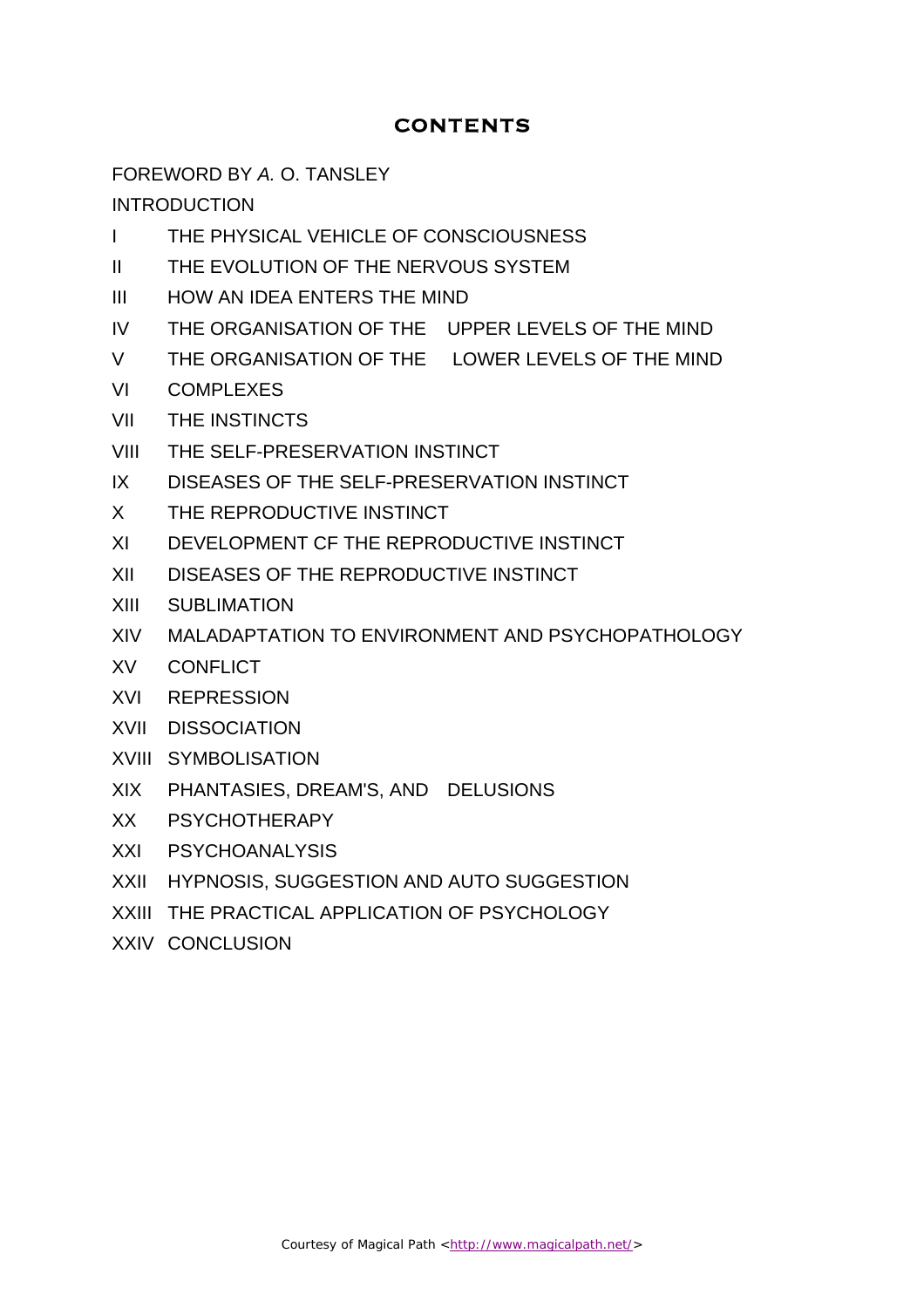#### **INTRODUCTION**

ORIGINALLY given as a popular lecture course, this little book does not pretend to be a contribution to the formidable array of psychological literature. It is intended for those who have neither the time nor the training necessary to assimilate the standard works on the subject, but who want to know its elements and to understand the principles on which our characters are formed and the means by which the process of thought is carried on, not so much from the scholastic point of view, but in relation to the problems of everyday life.

It is hoped that many will find herein the key to things that have puzzled them in their own natures, for only those who hold such unsolved problems in their hearts can know how crippling and tormenting they are.

This book does not aim so much at an orderly setting forth of the elements of psychology as at planting certain fundamental concepts in untrained minds so that they may serve as a basis for future studies. To this end the writer has adopted a pictorial, almost diagrammatic method of presentation in order that a framework of general ideas may be formed into which details may subsequently be fitted, having found this to be the best way to convey novel concepts to minds untrained in web physical subtleties.

The teachings of no special school of psychology are adhered to; the writer is indebted to all, though loyal to none; holding that in the absence of any accepted standard of authority in psychological science each student must review the doctrines offered for his adherence in the light of his own experience.

This book is essentially practical in aim, written in response to a practical need. In her experience of remedial psychology, the writer saw that many cases of mental and nervous trouble would never have developed if their victims had had an elementary knowledge of the workings of the mind. She also found that many patients required nothing but an explanation of these principles to put them on the road to recovery, and that even when more than this was needed to effect a cure, such a knowledge greatly expedited the treatment by enabling the patient to co-operate intelligently.

So far as she is aware, there is no book that deals with psychopathology, not from the point of view of the student, but from that of the patient who needs an elementary knowledge of the laws of the mind in order to enable him to think hygienically. This book is written to fulfil that need. It is not only applicable, however, to those who are sick in mind or state, but to those also who desire to develop their latent capacities by means of the practical application of the laws of thought and character.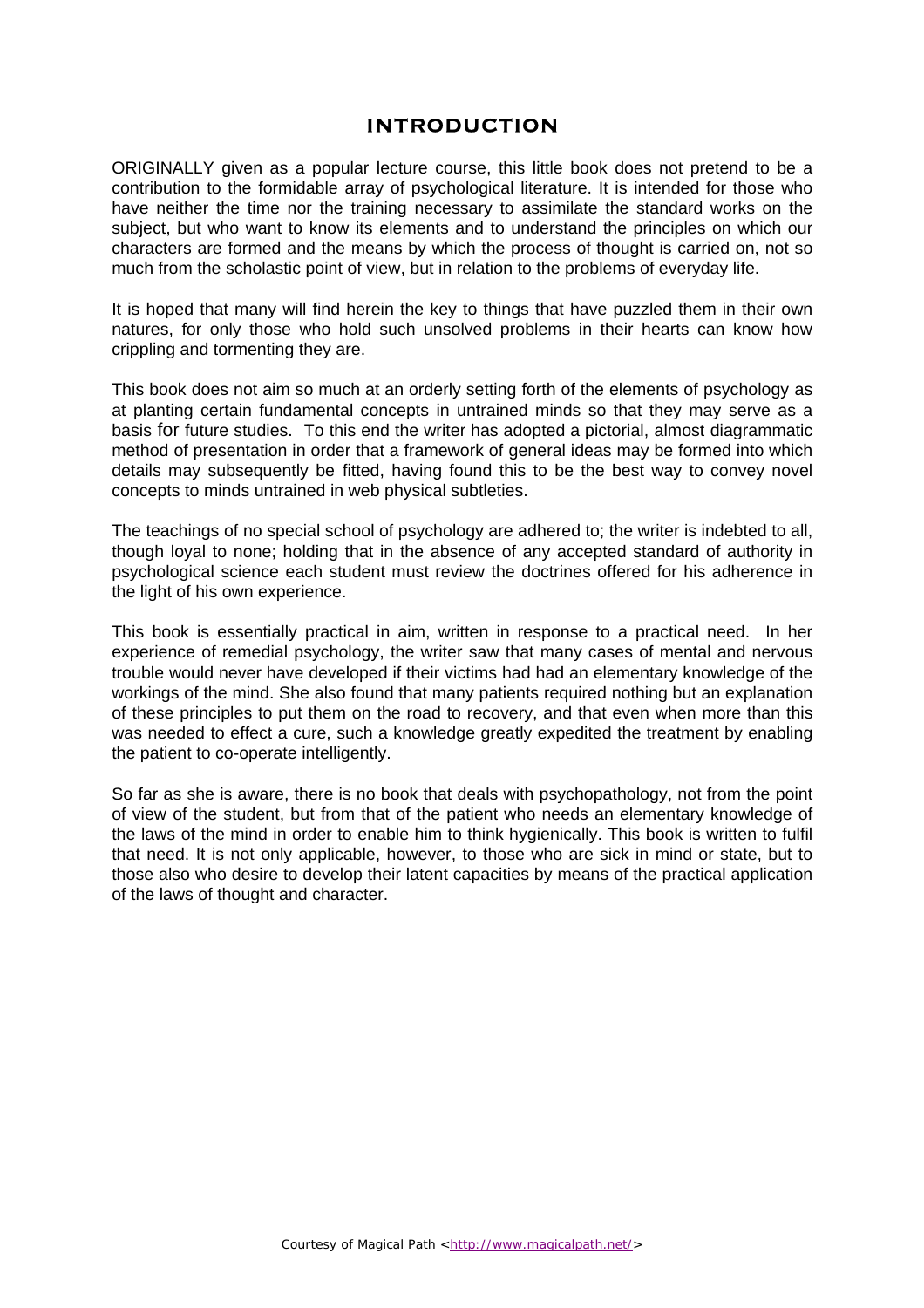# **CHAPTER I<br>THE PHYSICAL VEHICLE OF CONSCIOUSNESS**

In order to arrive at an adequate understanding of mental processes it is necessary to have some idea of the machinery whereby the mind makes contact with the body.

Throughout every inch of our organism is a network of specialised fibres whose function it is to carry nervous impulses from the sense organs to the central nervous system of brain and spinal cord, and from thence out again to the muscles, glands, and other organs of reaction. The sense organs act as receivers of sensation, the nerve fibres as transmitters, the central nervous system as a general telephone exchange, and the muscles, glands and organs as the executers of the impulses of the mind.

Sense organs consist of cells, or sets of cells, specialised for the reception of particular kinds of impressions. That is to say, if the particular kind of stimulus they are fitted to receive is administered to them, a change, probably of a chemical type, takes place in their substance, which, it is thought, gives rise to energy of an electrical nature, which runs along the nerve fibre as along a wire. At the present moment, however, our knowledge of the nature of the nervous impulse is tentative and hypothetical.

Like all other living tissue, the nervous system is built up of millions of specialised cells. These cells consist of a main cell body with prolongations, usually two in number. One of these has a mass of branching fibres like the root of a plant, and is called the DENDRITE. The other consists of a long thread, the end of which is frayed out into strands as the end of a piece of worsted may be unravelled. This process is called the AXON.

The thread-like branches of the axon of one cell interlace with these of the dendrite of another cell and a nervous impulse, running down the nerve fibres, jumps the gap in the same way as the electric current jumps the space between the terminals of an arc lamp.

It will readily be seen that these interlacing fibrils, millions in number, ramifying throughout every portion of the body, form a most wonderful system of communication; the brain and spinal cord acting as a central telephone exchange.

Muscles are composed of long, spindle-shaped cells which are capable of contraction. Chemical changes are constantly going on in their substance. The blood and lymph which bathe them bring food materials and carry away the waste products of their activity.

These food substances, which are highly organised chemical compounds, are stored in the body of the cell. When a nervous impulse is received, these food globules, as it were, explode; that is to say, they break down into their component chemical parts, and the energy which went to build them up is set free in the process and performs the work for which the muscle is designed.

The glands are the chemists of the body, and in the crucibles of their minute cells carry out the living chemistry upon which our vital functions are based. The glands are the regulator of every process of the body.

#### **CHAPTER II**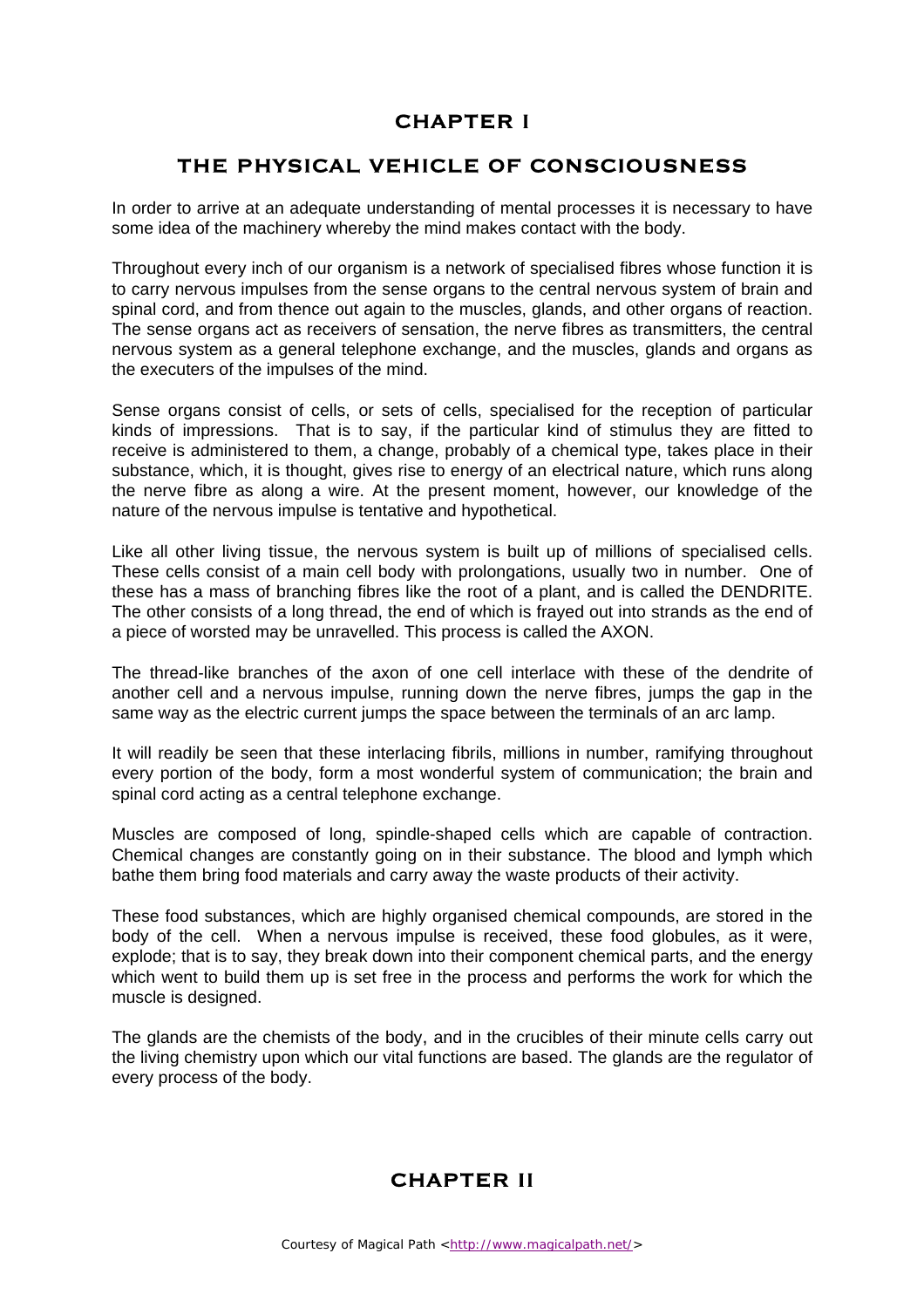### **THE EVOLUTION OF THE NERVOUS SYSTEM**

The easiest way to grasp the organisation of our complex nervous structure is to study its evolution from its humble beginnings in the simplest forms of life.

In single-celled animalcule, the most primitive type of living creature, a single cell performs all the functions of life; it moves, breathes, assimilates, excretes and feels. With the development of multi-cellular organisms, however, different cells are given different work to do, and made to do that and nothing else.

It then becomes necessary that co-ordination should be maintained between the sense organs that perceive the prey and the muscles that move to its capture, and for this purpose other cells are used to specialise in communication.

Thus it will be seen that the functional unit of the nervous system is not the nerve cell, but what is called the SENSORY-MOTOR ARC, consisting of a nerve carrying the incoming sensation from a sense organ and making contact with another nerve which carries the outgoing impulse to a muscle or organ.

When a multiplicity of muscles becomes available for movement, it is necessary to further link up the sensory-motor arc. So that other parts of the structure may be brought into play and the response not be confined to one muscle alone, nerve cells form loops upon the arcs, and loops upon the loops, with further intercommunications among themselves. The organisation becomes more and more elaborate, admits more and more complex reactions to stimuli, till finally the wonderful complications of the human brain are achieved.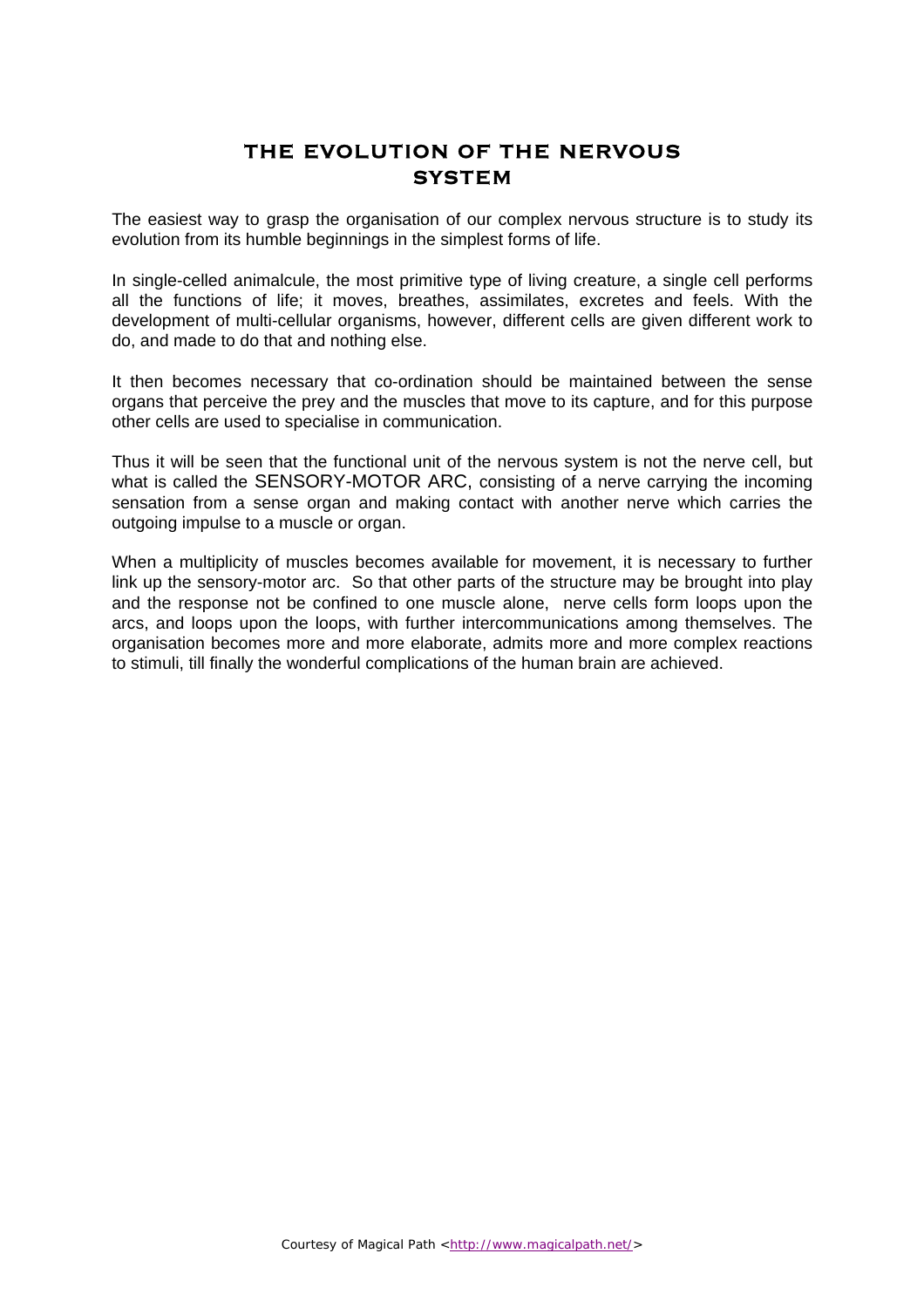#### **CHAPTER III**

#### **HOW AN IDEA ENTERS THE MIND**

WHEN an impression is made on a sense organ, the sensation derived from it is telegraphed via the connecting nerve fibre to the brain, and there translated, by a process of which we know nothing, from a sensation to a thought.

We believe that the mind learns by experience to associate certain kinds of sensation with certain objects or conditions in the environment, and when it feels these particular sensations, the mind deduces that certain objects are present and forms mental images, or thought models, intended to represent these objects.

The truth of our percept is determined by the closeness with which our thought model corresponds to its original. An exact copy is a true concept, an imperfect copy an inaccurate concept.

We "recognise" an object by a process of classification, noting its likeness or unlikeness to other objects already known. When an unfamiliar object attracts our attention, we put it through a process of comparison until we find to which compartment in our concept-pictures it should be assigned. If we cannot find a perfect match, we put it in the most suitable compartment we can discover, and then partition off a little subclass for it, thus admitting its identity in essentials, and its difference in details from the other occupants of that compartment.

For example, supposing we were to land on an island and an object on the shore attracted our attention, we should try to see what class of things of which we already had experience it most closely resembled. We should observe its movements, and assign it to the class of living creatures if we see its four limbs and hair, and conclude it was an animal. If we note its upright attitude, clothes and weapons and recognise these as characteristic of humanity, but perceive that its skin differed in colour from that of any human being we had ever seen before, we should partition off a fresh subdivision in the department of our mind in which our ideas connected with humanity were stored, place it there, and probably give it a distinguishing name by means of which we could indicate it to other human beings.

Supposing, however, we presently come across another object of the same nature, we should not have to make a fresh subdivision for it, but would classify it with the previously examined specimen, and thus we should feel this time that we " knew what it was." In fact, the process of knowing is a process of classification, and we feel that we know a thing when we have assigned it to a satisfactory pigeon-hole among our concepts.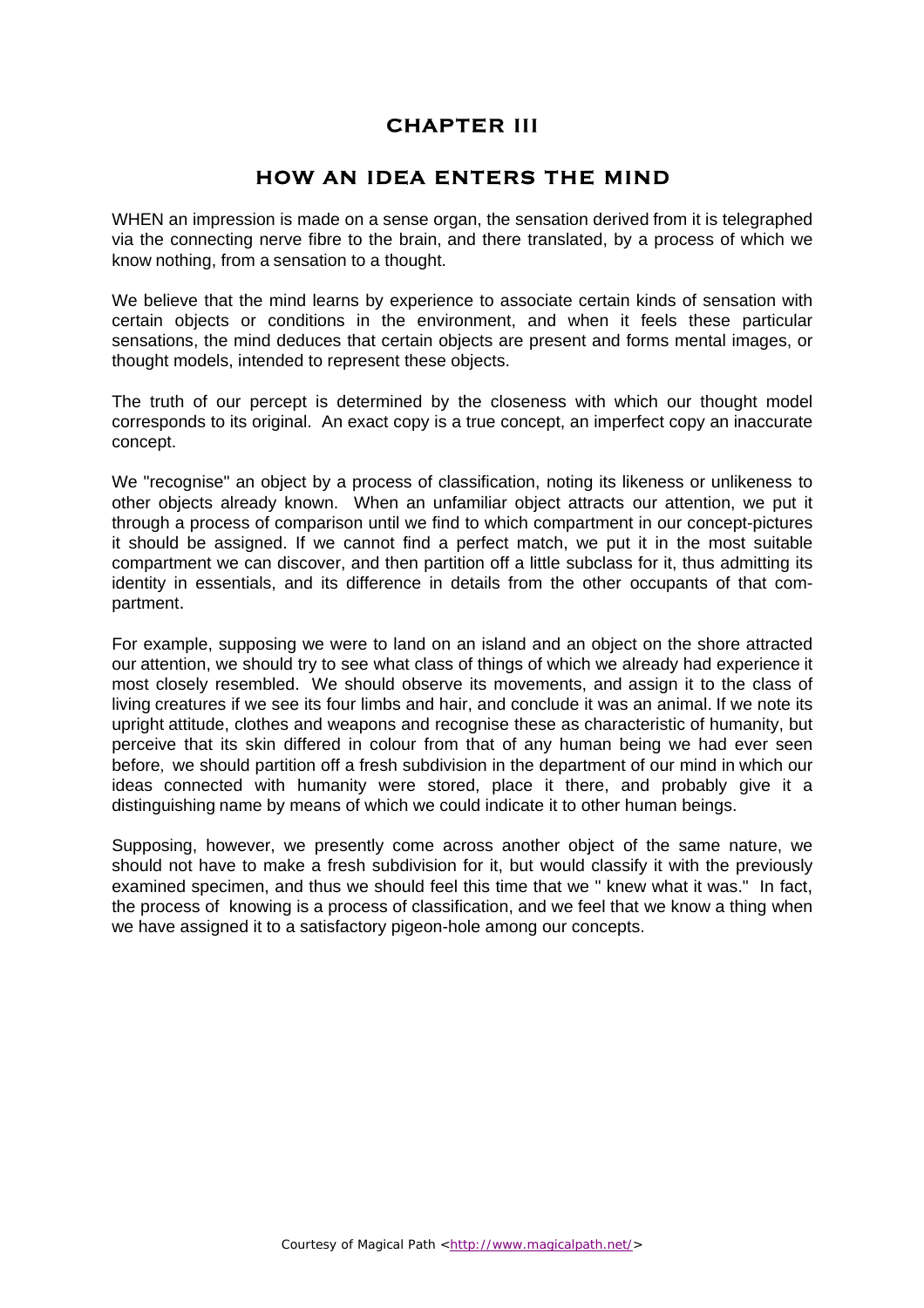#### **CHAPTER IV**

#### **THE ORGANISATION OF THE UPPER LEVELS OF THE MIND**

THOSE untrained in psychology generally conceive of the mind as a homogenous whole. Our first systematic examination reveals to us, however, that the mind is just as organic as the body.

The organisation of the mind may best be realised by thinking of it as a tank across which, at different heights, are placed sieves of varying coarseness of mesh. We must conceive of the mind as being composed of certain layers, and the layer in which our conscious life has its most permanent focus we will consider to be the outermost layer and name The Focus of Consciousness. Immediately behind The Focus of Consciousness lies the level which psychologists call The Fringe of Consciousness, and the two are divided from one another by a sieve-like mechanism which is technically called a CENSOR.

The understanding of these two levels of the mind may be rendered clearer if we next consider the uses to which they are put. Supposing a person is sitting in a room listening to a lecture, of what will he be aware? His attention will firstly concentrate upon the lecture, and, secondly, he will be dimly conscious of the sounds made by the traffic in the street outside. By an effort of will, he will pay attention to those ideas only which are connected with the lecture, and exclude from consciousness those which are connected with the street traffic. Or, to express the process in psychological terms, we may say that all the ideas connected with the lecture are admitted to The Focus of Consciousness, and all ideas connected with the street noises are kept in The Fringe of Consciousness and that the censor-sieve is so adjusted that ideas in the fringe may not intrude upon the focus. Its meshes may be conceived as being of such a size that only the compact little ideas appertaining to the lecture can pass through them, and the undefined ideas connected with the street traffic are held back.

It will readily be seen that our powers of concentration depend upon the satisfactory functioning of this psychic sieve. The more we can bring the adjustment of its meshes under voluntary control, the better will be our powers of concentration; whereas, if its mesh be loose or faulty and we have acquired little or no control over it, we shall find that we are unable to hold our mind to any consecutive train of thought, and that our focus of consciousness is constantly liable to be invaded by ideas alien to the matter to which we wish to pay attention.

These two levels, the Focus and Fringe of Consciousness, together comprise what is known as the CONSCIOUS MIND. This is the part of the mind which most truly seems to be "ourself." It is the section of the mind in which we carry on all our conscious mental activities, but it is by no means the whole of the mental house.

Immediately behind the Fringe of Consciousness comes the level of the mind which is known as the FORECONSCIOUS, PRECONSCIOUS, and many other things according to the school of psychology whose doctrines are adhered to. If, however, its function be understood, it will be readily enough recognised through the disguise of the varied nomenclature which, unfortunately, complicates the study of psychology.

In this level of the mind are stored all the ideas which we hold in memory, but are not actually thinking about. It may, in fact, be defined as the level of conscious memory, and just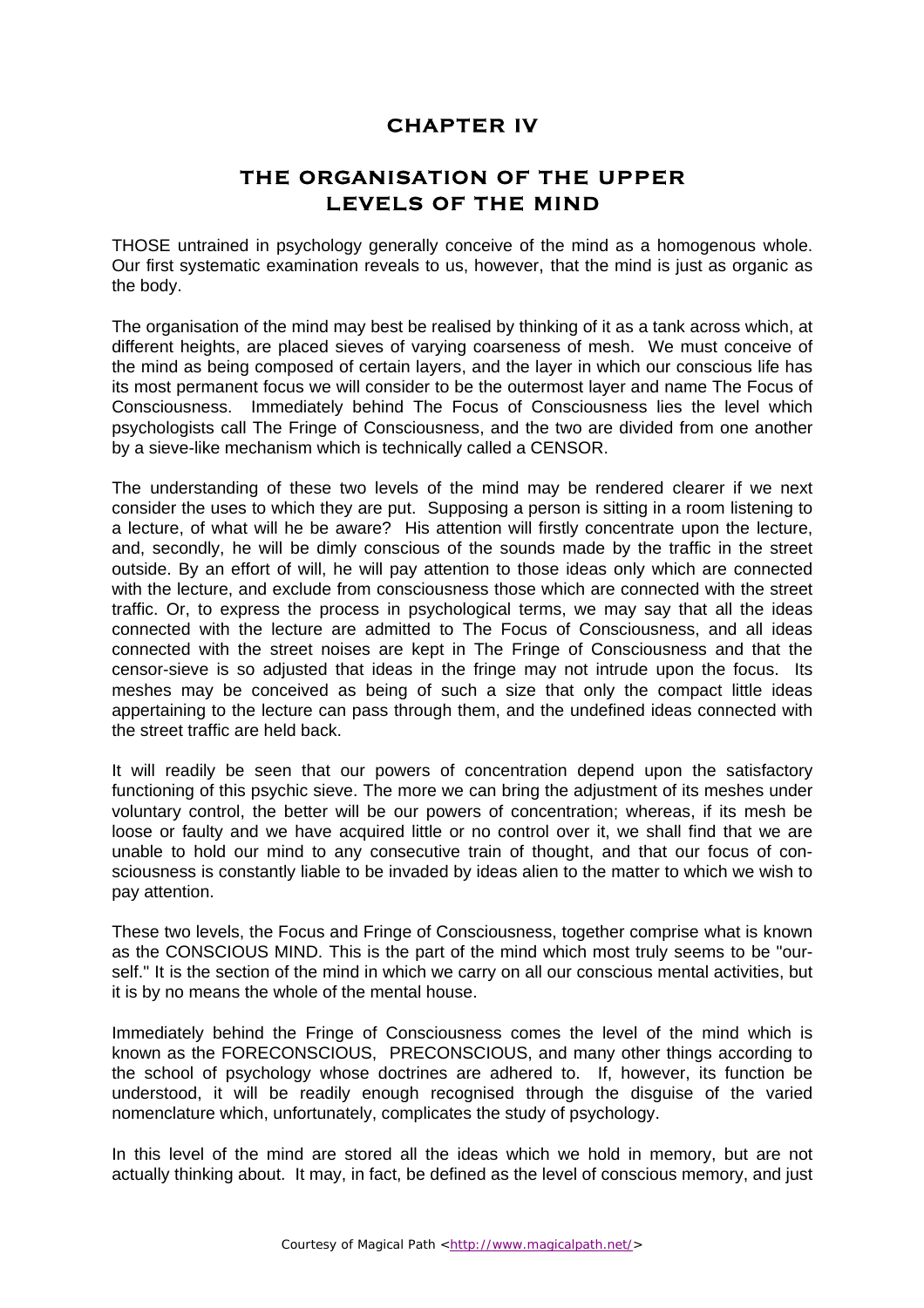as the Focus is separated from the Fringe of Consciousness by an adjustable censor-sieve, so an exactly similar sieve interposes between the Fringe of Consciousness and the Foreconscious, and works upon exactly the same principles.

Thus, the student listening to the lecture could adjust this second sieve so as to allow everything he had ever learnt that had any bearing upon the subject in hand, to rise into the Focus of Consciousness, and help him to understand the lecture. It is this faculty which is of such great importance in determining the organisation of the mind, for the previously determined ideas, rising through the sieves alongside the fresh concepts offered for consideration, serve as standards of value and form a running commentary upon the lecture.

These three levels together, the Focus, the Fringe and the Foreconscious, form the level of the mind to which we have access and of which we can make sense but we must note this point in connection with these levels, that any idea which we may wish to consider must be stated in the strong light of the Focus of Consciousness before we can see it clearly. We cannot consider an idea if it is still in the Foreconscious but we can, at will, take it out of the Foreconscious and place it in the Focus of Consciousness for our consideration.

Indeed, these three levels of the mind may be likened to a kitchen, the foreconscious being the cupboard, the fringe of consciousness is the table, and the focus of consciousness the mixing basin, and the ideas from the three levels may be represented by the ingredients of the pudding, some of which are put away in the cupboard, some lie ready to the hand upon the table and others are actually in the mixing basin being stirred.

Those on the table, like the ideas in the fringe of consciousness, lie ready to the cook's hand but she is not dealing with them at the moment; those in the cupboard, (the foreconscious) are out of sight, but she knows they are there and can get them if she wants them, but it is only those that are in the basin, the focus of consciousness, that she is actually at work upon.

To the average man these three levels constitute all there is of his mind, he has no conception of the strange hinterland lying behind the narrow strip of civilised coast, yet it is here that the springs of his being take their rise, and it is the discovery and exploration of this hinterland which has been the great contribution of modern psychology to the sum of human knowledge.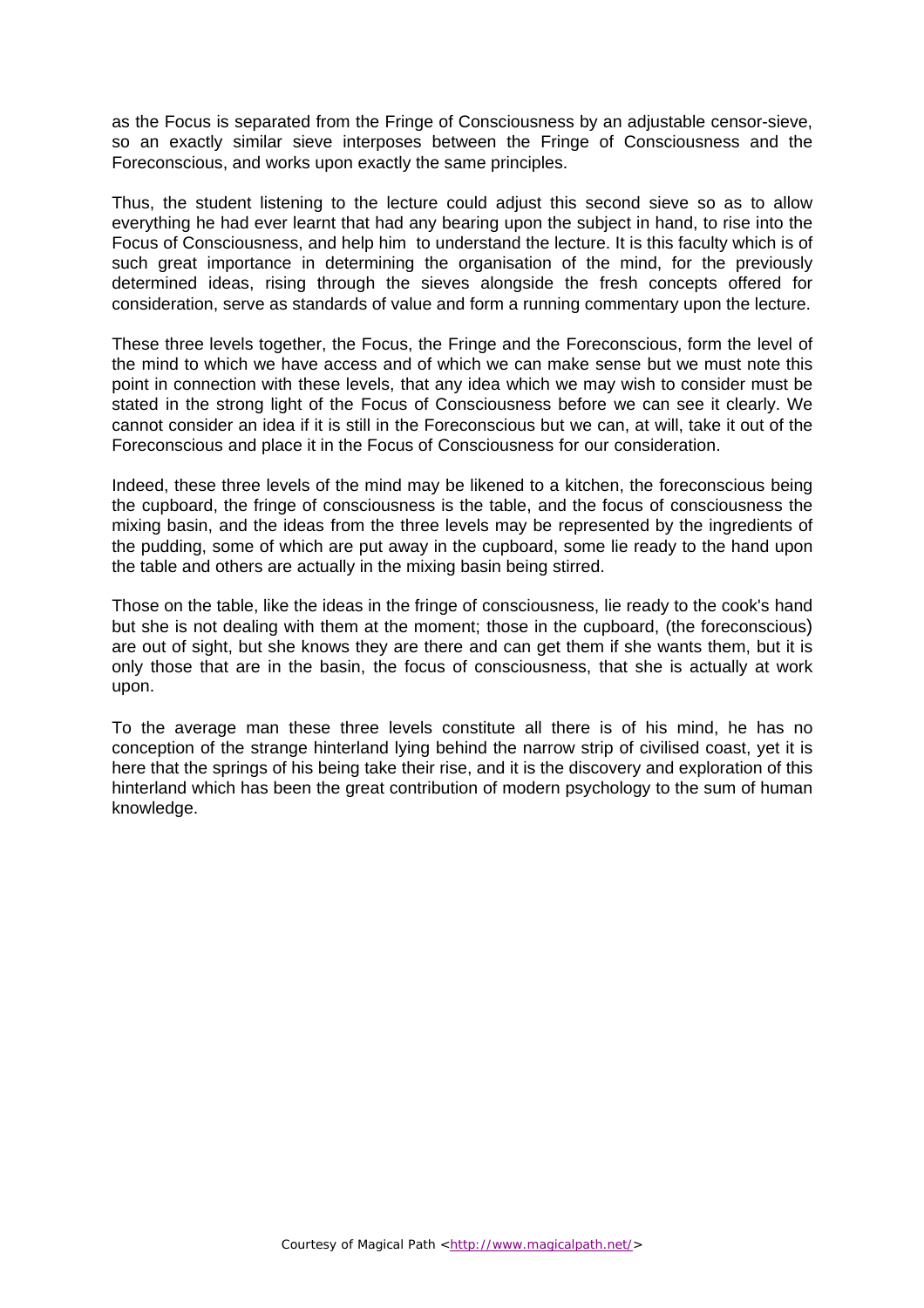#### **CHAPTER V**

#### **THE ORGANIZATION OF THE LOWER LEVELS OF THE MIND**

In the level of the mind known as the subconscious or unconscious are stored all the ideas to which we have no direct access.

Some psychologists say that the memory of every impression which has ever been received by a sense organ is registered here as on a photographic plate, but this opinion is not universally accepted. We shall be quite safe in saying, however, that the memory of anything which has ever made a distinct impression on the mind is stored here and plays its part in the mental life.

Between the subconscious and the foreconscious is placed the great main censor-sieve of the mind, and it is this which is meant when the "censor" is referred to in psychoanalytical **literature** 

This censor-sieve is of the greatest importance in the mental economy, for upon its function the health of the mind is largely dependent. If its meshes are too loose, we get an uprush into consciousness of ideas which should never be there, and if too tight, the conscious mind is cut off from the source of its energy, the subconscious,

This sieve is constructed upon the same principles as the two others which we have already considered, but it has one fundamental difference, it is not under the control of the will; the dimension of its mesh is regulated, not by what I, at the time may happen to wish, but by what the main tenor of my character may determine.

The foreconscious, then, may be likened to a reference library, but the great storehouse of the subconscious is a vault in which the archives are kept and although the bulk of them never touch the conscious mind, it is their indirect influence which determines the tone of the character.

The remotest level of the mind, whose functioning is purely automatic, has the control of all the vital functions of the body. Its thought processes direct the activities of the spinal level of the nervous system, whereas the other levels of the mind have the brain as their physical organ of manifestation. This is proved by the fact that a disease of the brain can throw the reasoning faculties out of gear and leave the purely physiological nervous functions intact, whereas a disease of the spinal cord may render inoperative the nervous processes of the bodily functions, though the mental processes are unimpaired.

The psychic processes of the remote mind govern the biochemical processes of it, and it is the level which controls the involuntary muscles, regulates the blood supply to any part of the body, controls the output of the ductless glands and hence the chemical composition of the blood. It is these facts which well may throw light upon the origin of many functional disturbances and upon the phenomena of mental healing.

Although the automatic level is not normally in touch with the conscious mind, it is enormously affected by the general feeling of the mentality, and especially the emotional states of the sub-conscious, hence the alterations of physiological function which take place in nervous diseases.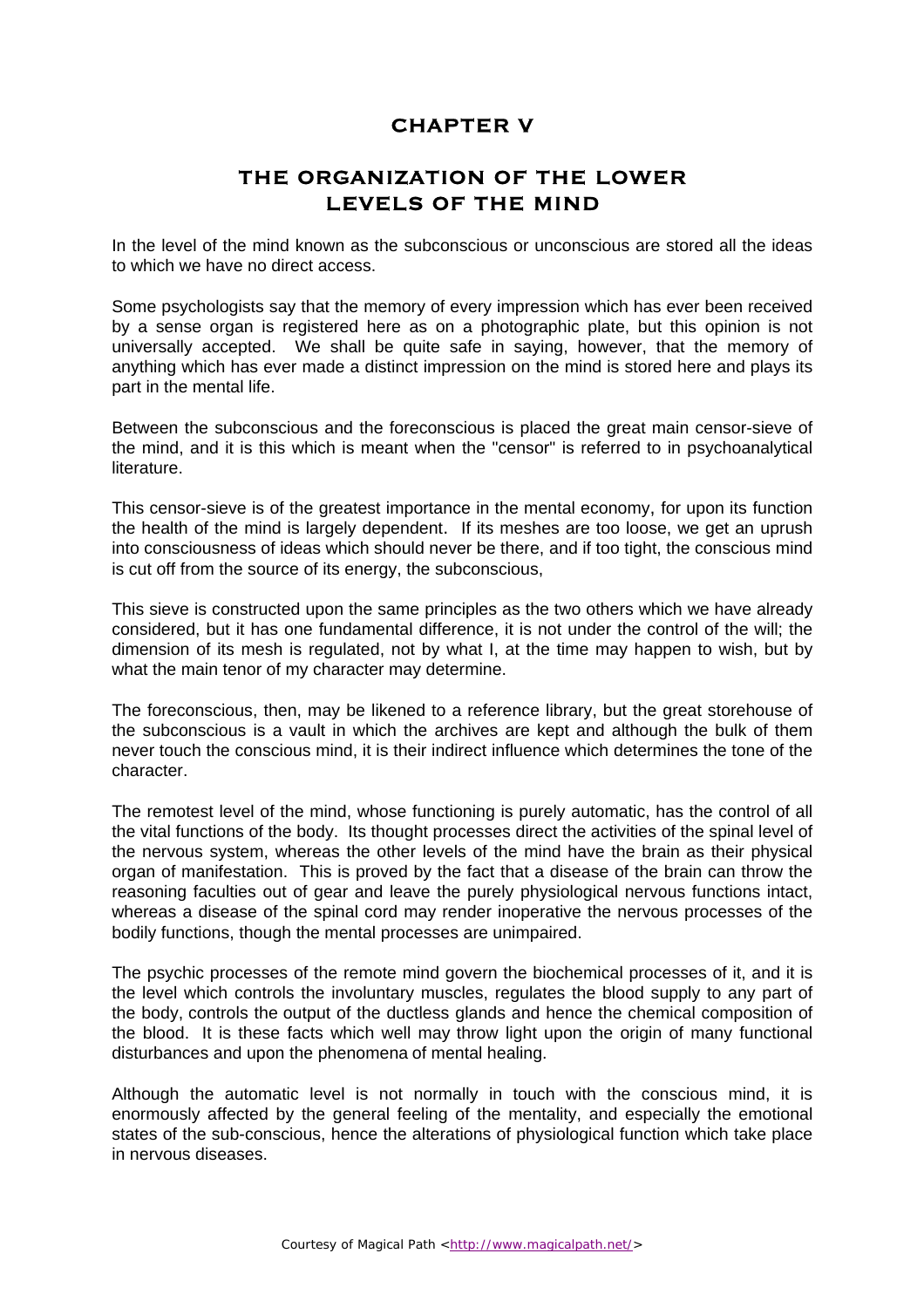This level of the mind was the first to be organised in the history of biological development. The dim mentation of the rudimentary beginnings of life was of the automatic order, being entirely concerned with physiological processes.

As organisms became more evolved, a higher type of intelligence was necessary for the carrying out of their life activities, and we get mentation of the type that is carried on in the subconscious level, the impulsive mentation of the instincts.

Level by level the mind builds itself up, in the race and in the individual; and level by level, under the influence of old age, disease or drugs, the planes of consciousness breaks down in the inverse order to that in which they developed. The more recently organised higher centres going first, and the automatic mind, the oldest and most stable, with aeons of habit behind it, working on to the last, keeping the bodily mechanism running long after all that made the organism a man has withdrawn from it's dishonoured vehicle.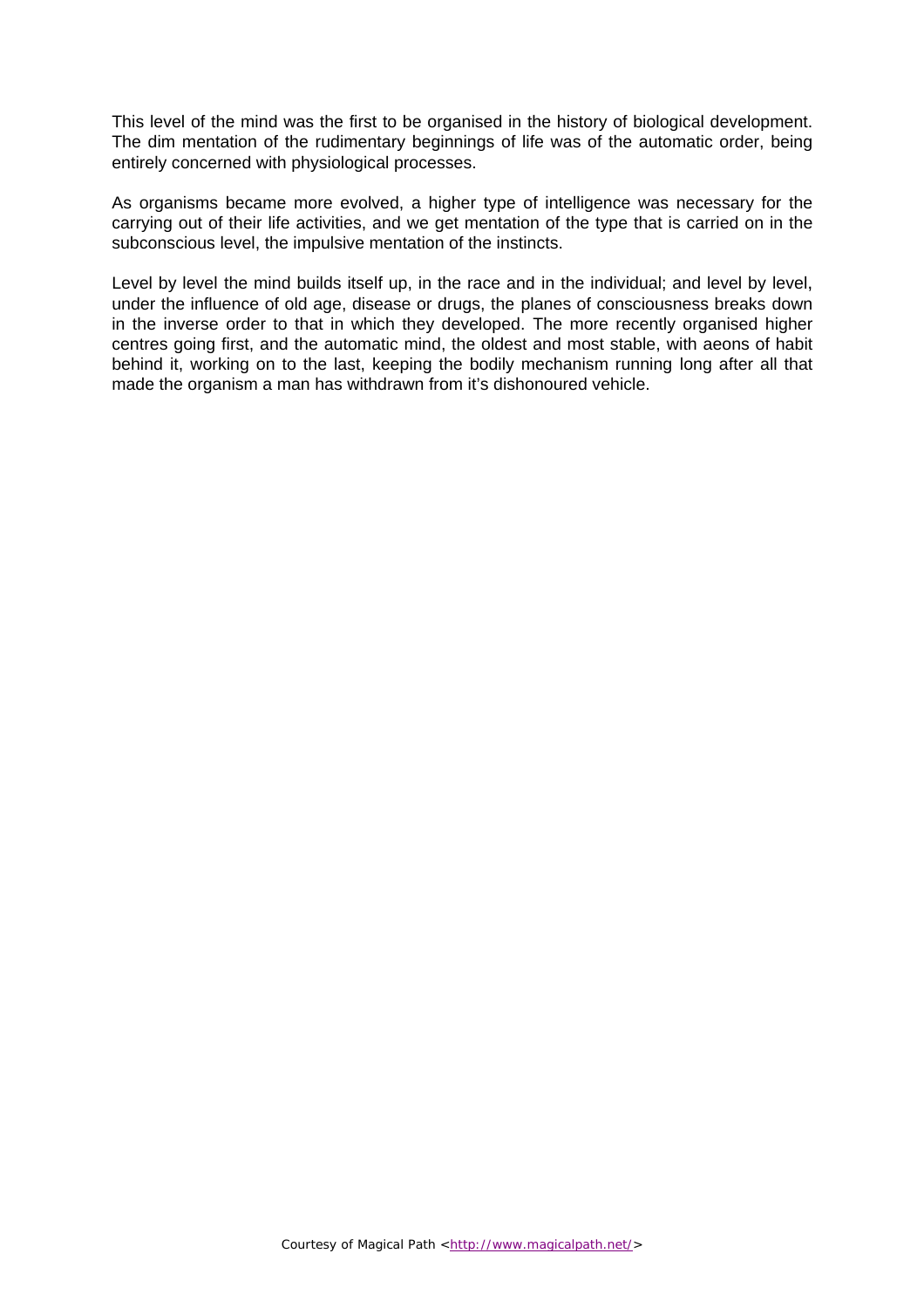## **CHAPTER VI COMPLEXES**

Having studied the levels into which the mind is divided, we must next consider the nature of the material that is stored in them, and to do this we must study the workings of MEMORY.

When an idea enters the mind it does not remain an independent unit for very long. It seems to be a fundamental characteristic of ideas that they form alliances among themselves, and these groups of ideas are technically known as COMPLEXES.

A complex may be compared to the branching growth of a pond-weed; it has a central starting-point from which ramify threads that divide and subdivide, and branch in every direction, and connect it with other systems of ideas that have similar branching threads. Thus it is that if an idea on any subject enters our consciousness, we find that it is not an isolated unit, but one end of a chain which branches into all sorts of side issues; we have not touched a single line of thought, but a whole railway system.

These systems of ideas spread and ramify through all the levels of the mind, but if we trace them far enough, we shall invariably find that they have their roots in one of the great primal instincts, deep down in the subconscious. It is from these that they derive the vitality that binds them together for all complexes have a core of emotion and it is from the instincts that the emotions spring.

Let us take an example from actual life and see how these principles work. A man may, for example, be a grocer. He will therefore have a Grocer's Complex, that is to say, all his ideas connected with the buying and selling of household commodities will be linked together so that if a train of thought be started in connection with any one aspect of his business, by an easy transition, many other aspects may drift into his mind.

Now grocery is not in itself an absorbing subject like literature or science yet the man is interested in it and why? Because his grocery complex has it's root in his self preservation instinct for it is the means by which he keeps himself alive. If his grocery business prospers, he feels pleasure because it means a fuller and pleasanter life for him. If it diminishes he feels panic and fear because his means of keeping himself alive are threatened.

In addition to being a grocer however, he may be an elder of the local chapel and have a far reaching complex of religious interests ramifying, interlacing, and having their instinctive roots in his subconscious, just as his grocery complex has. Then, one day, he may be looking up the current price of pepper in his trade list, and from pepper his thoughts pass to spices in general. Their pungent odour suggests incense, and he asks himself whether ritualism is ever allowable. It will here be seen that a trailing branch of his grocery complex has made contact with his religious complex and brought it into consciousness.

Again, our grocer may be thinking of getting married, and immediately his grocery complex throws out a side shoot which strikes root in his reproductive instinct, and his interest in grocery is reinforced by much of the interest which gathers round sex in his life, for it is upon the prosperity of his business that his prospect of marriage depends.

Thus it will be seen that the mind is filled with a ramifying mass of complexes which throw out branches in every direction, and that if the end of any thread be caught hold of, by gently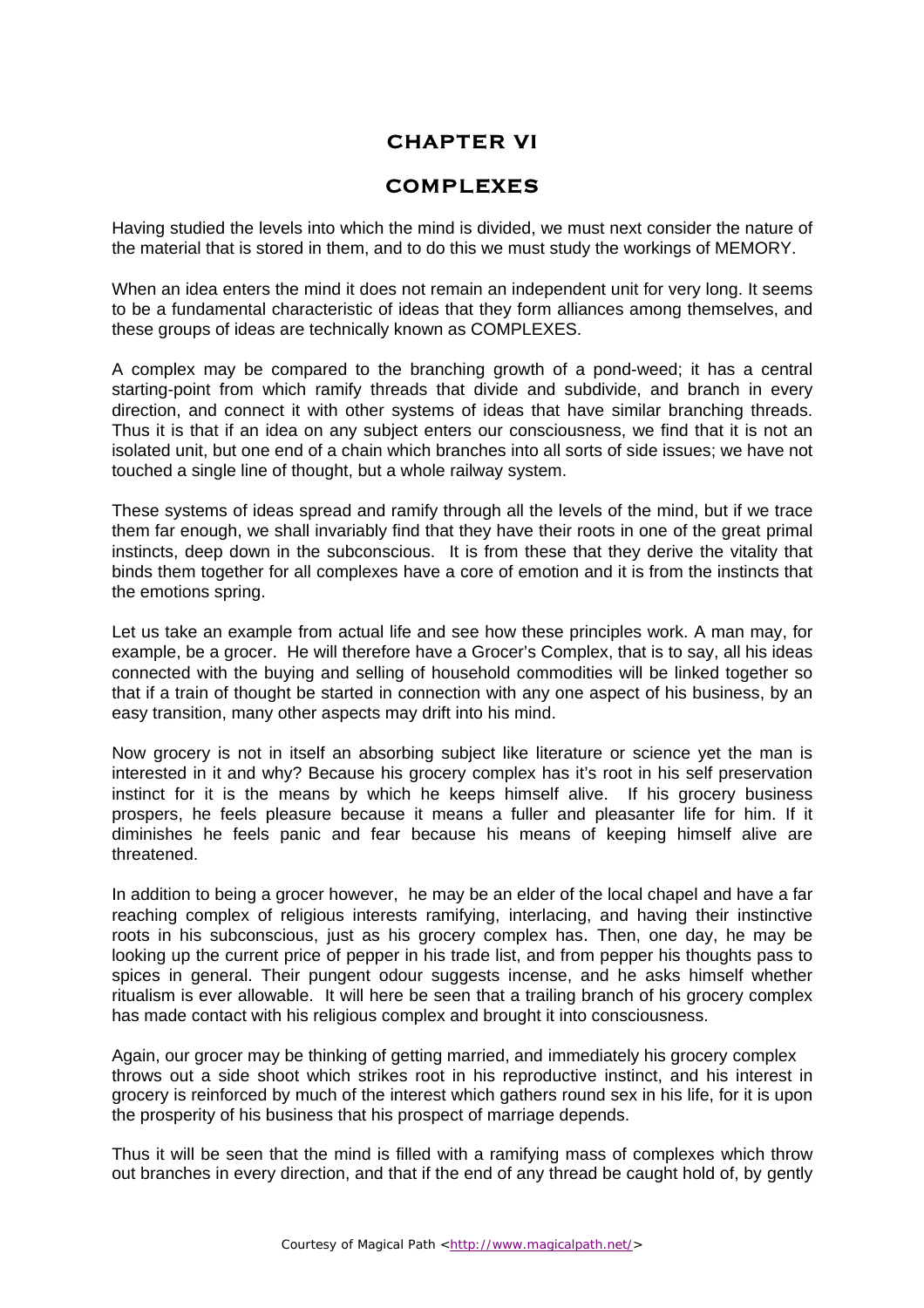pulling upon it we can draw all the complexes with which it is connected into consciousness. This is how memory works, and even if an idea has been " forgotten," that is, passed from the conscious into the subconscious, it is still possible to recover it by taking advantage of this tendency of ideas to stick together. For by gently pulling upon the parts of the complex to which it is affiliated which are in Consciousness, the branchings which are in the subconscious can be coaxed into light. It is upon this factor that psychoanalysis bases much of its work.

Ideas tend to group themselves in complexes according to certain well-defined principles.

I. All ideas connected with the same subject tend to become associated together.

II. Ideas which enter the mind at the same time tend to become associated together. For instance, if I have a nasty fall on a piece of banana skin while going to the pillar-box, when I see bananas I shall think of falls and pillar-boxes, and when I see pillar-boxes, I may think of bananas and falls.

III. Ideas of cause and effect become associated together.

IV. Ideas which have any sort of resemblance, fundamental or superficial, tend to recall one another. Thus, if I think of sausages, I may be put in mind of Zeppelins, and if I think of the fall on the banana skin, my mind may leap to the Niagara Falls or fallen women.

This irrational method of thought is of enormous importance in applied psychology, for much of the thinking carried on by the subconscious mind is done in this way, and it gives rise to that peculiar method of thought which will be dealt with in the chapter on symbolism.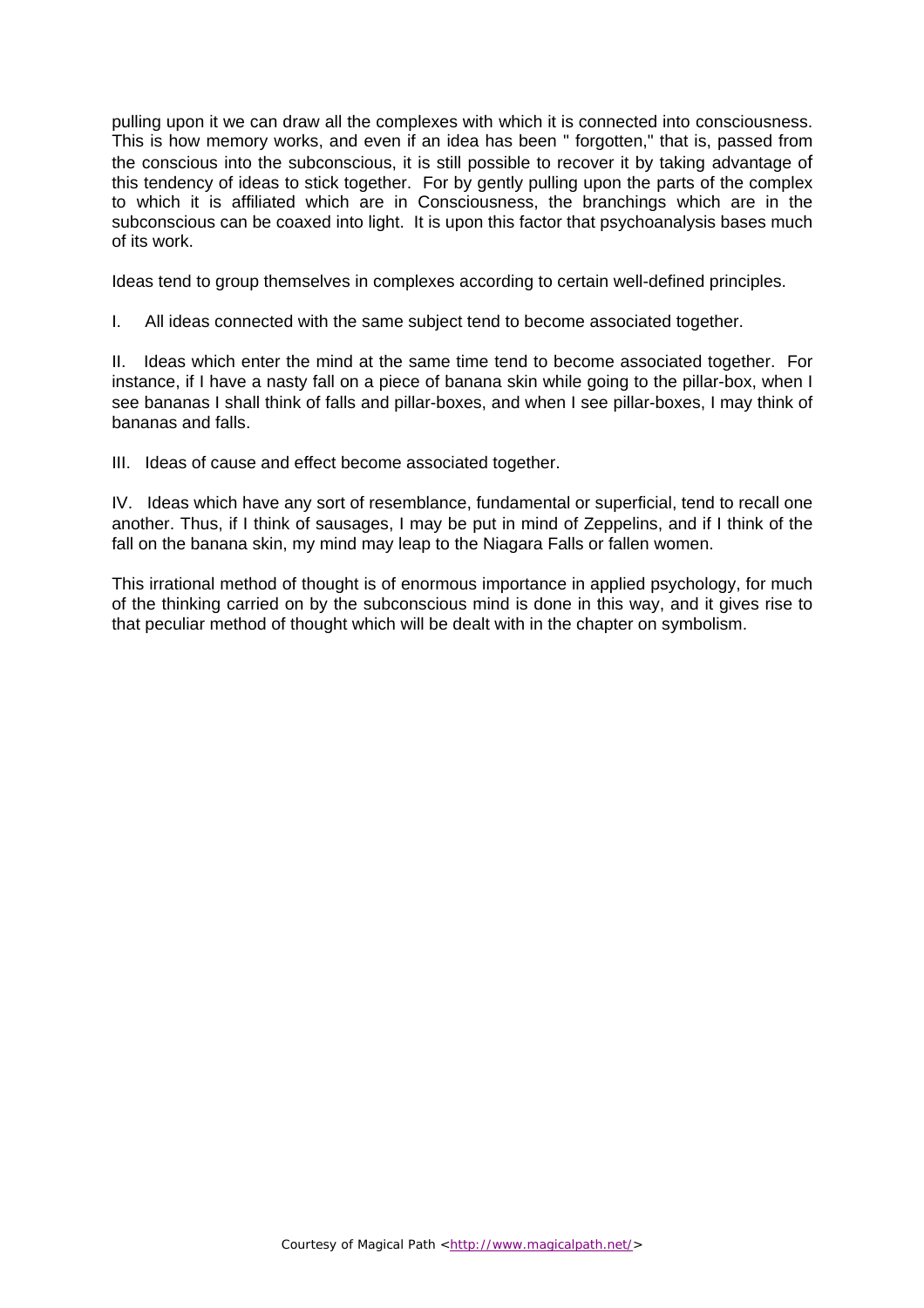#### **CHAPTER VII**

#### **THE INSTINCTS**

We have already considered the mind as a tank divided into compartments by sieves of varying diameters of mesh, let us now consider the currents that move in the water that fills the tank. We may diagrammatically conceive the inflow as taking place through one main channel into the subconscious, and there dividing into three streams. This main channel of energy, which supplies the motive power of all living creatures, has been called by many names: libido, horme, elan vitale and biourge; an adequate English equivalent is the thrust of life.

This stream of psychic energy becomes specialised in the individual into divergent currents, which we call the three great instincts. The first of these is the SELF-PRESERVATION INSTINCT. Under this heading may be gathered up all the activities which are motived by (1) the Will to Live, or Self-Maintenance, and, (2) the Will to Live more Fully, or Self-Aggrandisement.

The second great instinct is that of REPRODUCTION, or SEX, whose function it is to secure race preservation. Through this channel tends to go the surplus of energy left over after the demands of self-maintenance have been fulfilled.

The third great instinct is the SOCIAL or HERD INSTINCT, by which term we designate that system of innate tendencies and capacities which enables us to co-operate with our fellows and lead a social life, with all its advantages and disadvantages.

Some animals, however, do not have this third instinct, but lead solitary lives, acknowledging no ties save those of mate and offspring; but the more highly evolved types, including man, have developed this great specialisation of psychic energy which enables them to lead a social life.

These three great instincts act and react on each other in the hidden field of unconscious, and build up social organisation and individual character. In order to understand the workings of the instincts, however, it must be clearly realised that they are universal and not personal in their scope; the survival or suffering of the unit are not considered in the scheme of things, it is the race that counts.

If we regard the instincts as subserving the welfare of the individual only, we form a concept which cannot fail to lead us astray when we seek to put out conclusions to a practical application. The workings of instinct must be viewed from the standpoint of evolutionary progress, not individual well-being. This is the point of view from which Nature frames her schemes, and we can only hope to understand her ways if we occupy her standpoint.

To regard man as actuated by reason is a hopeless error. Instinct forms the mainspring of his action, and reason is used to carry out the promptings of instinct. It must be remembered, however, that instinct does not function in crude physical forms only. Man possesses emotions and intellect as well as a body, and upon each plane of his being the instincts express themselves appropriately, functioning emotionally and intellectually as well as physically. A man uses his wits as well as his muscles in the struggle for selfpreservation, and the sex instinct is not exhausted by the physical act of procreation.

Emphasis is laid upon this point, because herein lies the key to the practical application of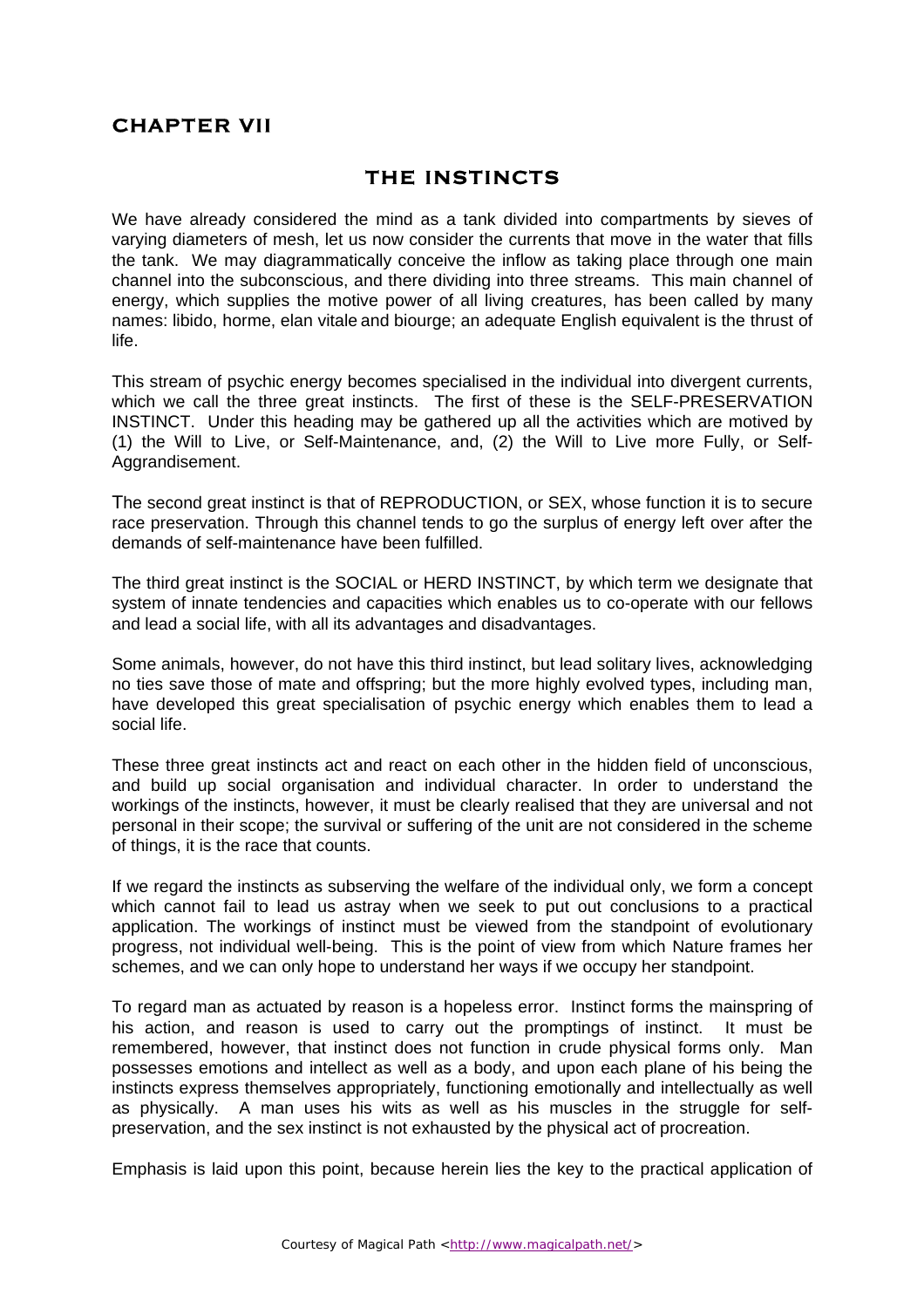psychology to human life.

The emotions have their sources in the instincts; indeed, an emotion may he said to be the subjective aspect of an instinct. If an instinct is achieving its aim, we feel pleasure; if it is being frustrated, we feel pain; and if we anticipate its frustration, we feel fear.

Whenever there is emotion, some underlying instinct must have been stirred into activity. It will thus be seen how predominating is the influence exerted by the instincts upon our lives. They may, in fact, be considered the mainsprings of motive.

At one time psychology busied itself with the reasoning processes, and looked upon man as a rational being, and indeed the man in the street still considers himself as such. But, the researches of modern psychology have shown us that emotion and not reason is the actuating force, and that reason is a tool in the service of the emotions.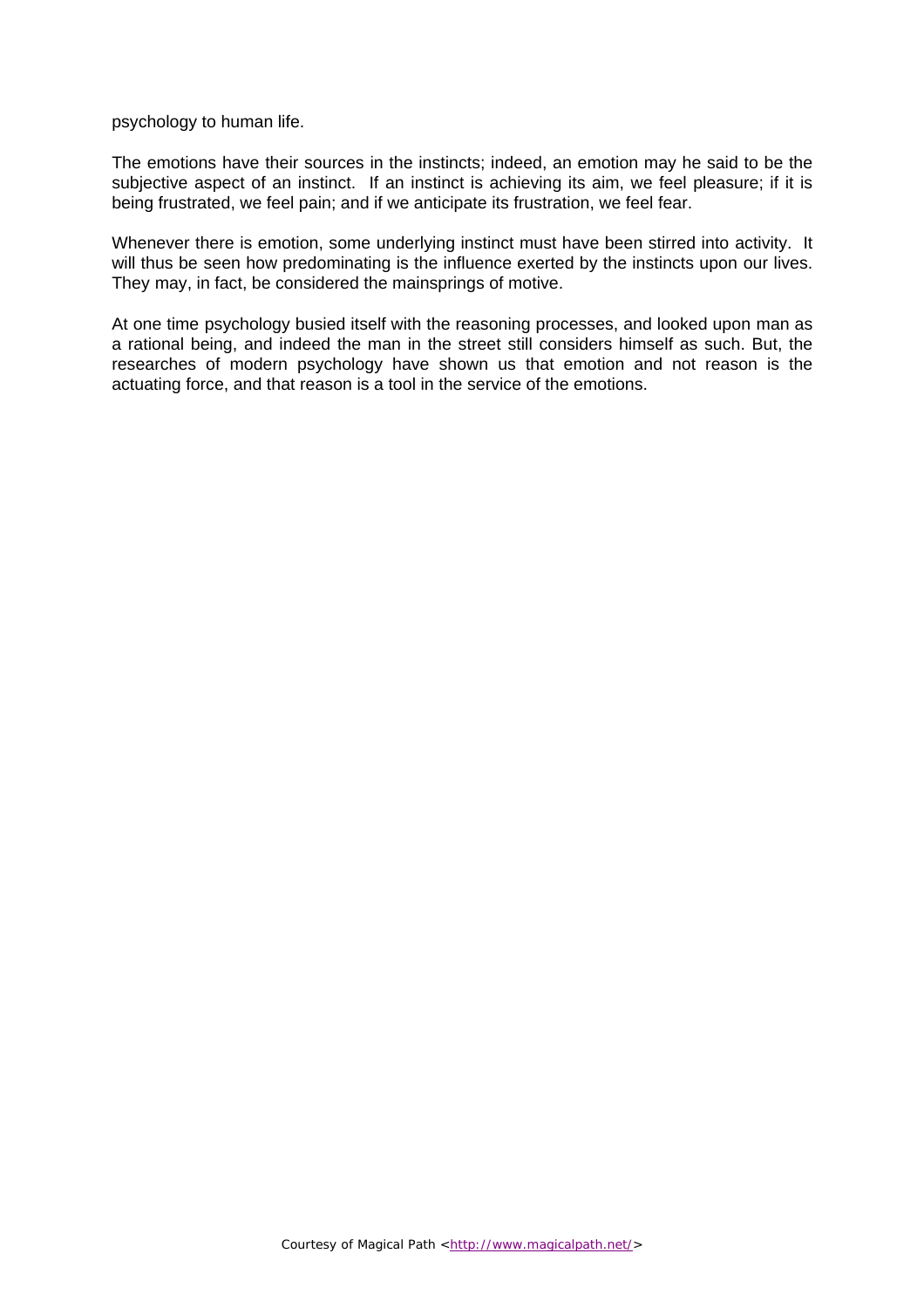## **CHAPTER VIII THE SELF-PRESERVATION INSTINCT**

The self-preservation instinct appears to our consciousness under the guise of that deeprooted clinging to life, that desire to live, which characterises every living thing. It is this instinct, functioning simply in simply organised creatures, that leads them to seek food and avoid danger, and also causes that complex organism, a civilised man, to carry out the elaborate activities of "earning a living."

It is essentially a selfish instinct, for it leads the individual to regard his own welfare alone, and to consider others only so far as their existence is essential to his. For instance, shooting and hunting during the breeding season are forbidden by law, not out of consideration for the hunted creatures, but because the continuation of their species is useful to us.

Its influence, however, is often modified by the two other great instincts whose influence can become so strong under certain circumstances as to induce a man not only to disregard his own interests, but even to lay down his life for others.

In many varieties of animals, however, only two instincts are present, self-preservation and reproduction; but in animals that are associated together into herds or packs, a third instinct is developed, the social instinct. When this occurs, the functioning of the self-preservation instinct is greatly modified; the individual no longer owes his existence solely to his power to cope with his environment, but depends mainly upon his ability to keep his place in the herd, and upon the social organisation devolves the task of adaptation and survival. The strayed sheep is soon hunted down, the solitary wolf starves.

This is equally true of man who is also a social animal. The misery of Central Europe, in the breakdown of social organisation following upon the war, has shown us the helplessness of the individual human being and his complete dependence upon herd life.

The self-preservation instinct and its ruthless functioning under the law of natural selection has furnished a theme to many moralists and sociologists of the materialistic type, but they are apt to forget that the socialisation of humanity has changed the nature of the problem; the unit of survival is no longer the individual, but the social organisation of which he is a member. The law of self-preservation has given place to the law of group preservation, and the centre of psychic gravity is shifted.

The importance of this point cannot be over-estimated in practical psychology.

By some psychologists the instinct of nutrition is distinguished from that of self-preservation, but for all practical purposes they are identical.

It must be borne in mind, in applying the standards of psychology to the human character, that in the more highly developed types of human being the self-preservation instinct is not fulfilled simply by the continuance of physical life; there is self-preservation of the personality as well as of the bodily existence, and unless a man has adequate scope for self-expression and self-development, he will experience that sense of incompleteness and imperfection characteristic of the repression of an instinct.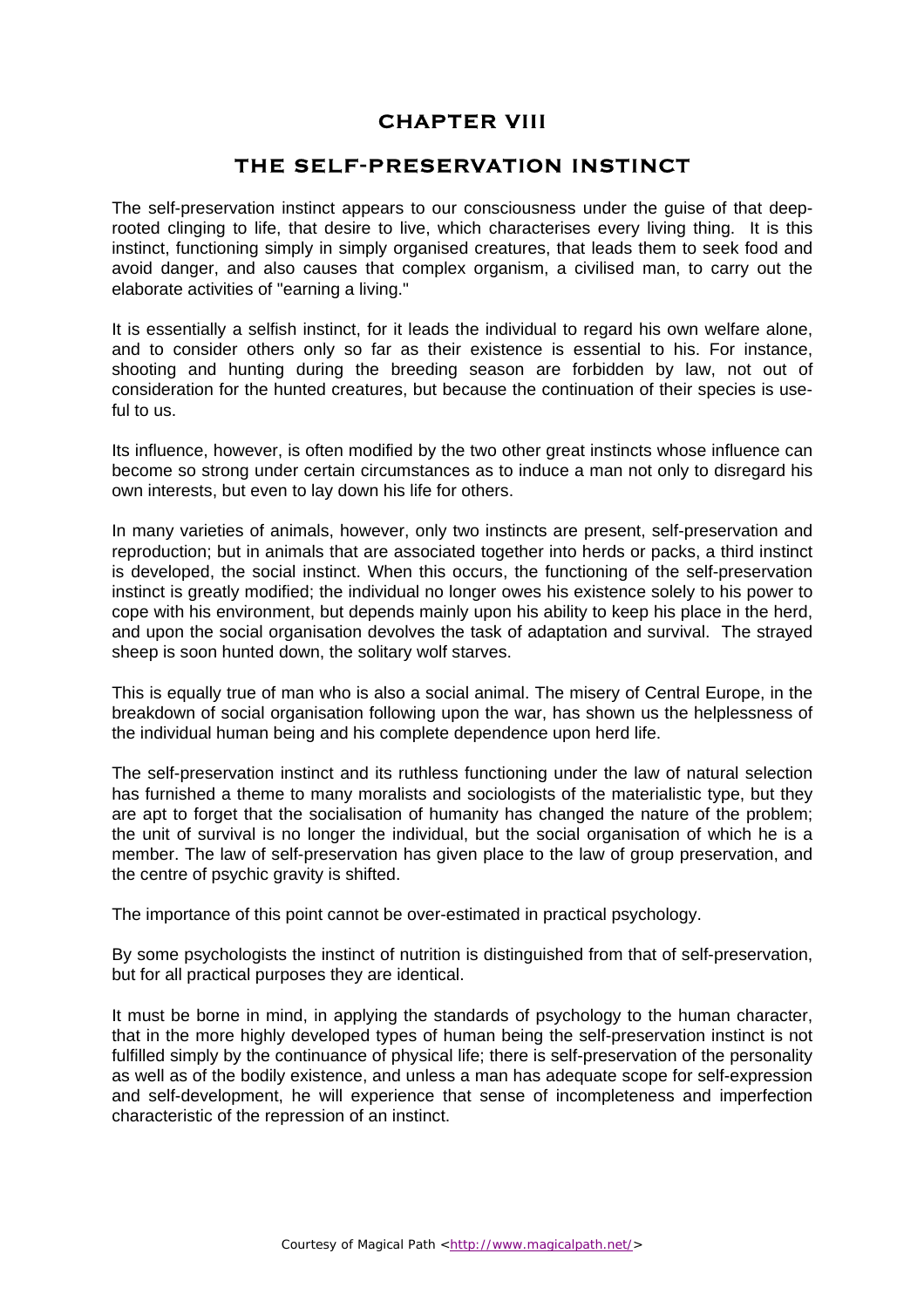#### **CHAPTER IX**

#### **DISEASES OF THE SELF-PRESERVATION INSTINCT**

The self-preservation instinct, having its source in the sense of individuality, of separateness, is the motive of our self-assertion. It is necessary that each member of a herd should have a certain amount of self-assertiveness in order to maintain his place among his fellows. If, however, this quality is above or below the requisite standard, his survival will be endangered. If, on the one hand, he is lacking in self-assertion, he will not obtain his fair share of the means of life available for the group of which he is a member. On the other hand, if his self-assertion is excessive, it may disrupt the social Organisation, and either lead to the extinction of the group, or to his ejection from it.

Lack of self-preservation instinct is usually due to deep-seated psycho-pathologies, too complex to be entered upon here, but we may say in passing that this failure is often due to a division of aims in the subconscious mind; the individual is not sure which self he ought to preserve and so preserves neither. An excess of self-preservation is often developed in the child who has had a hard struggle to find and express his individuality.

The self-preservation instinct has a great influence upon vitality. All observant persons must have noticed how easily the man who has lost his hold upon life, or has given up hope, succumbs to disease.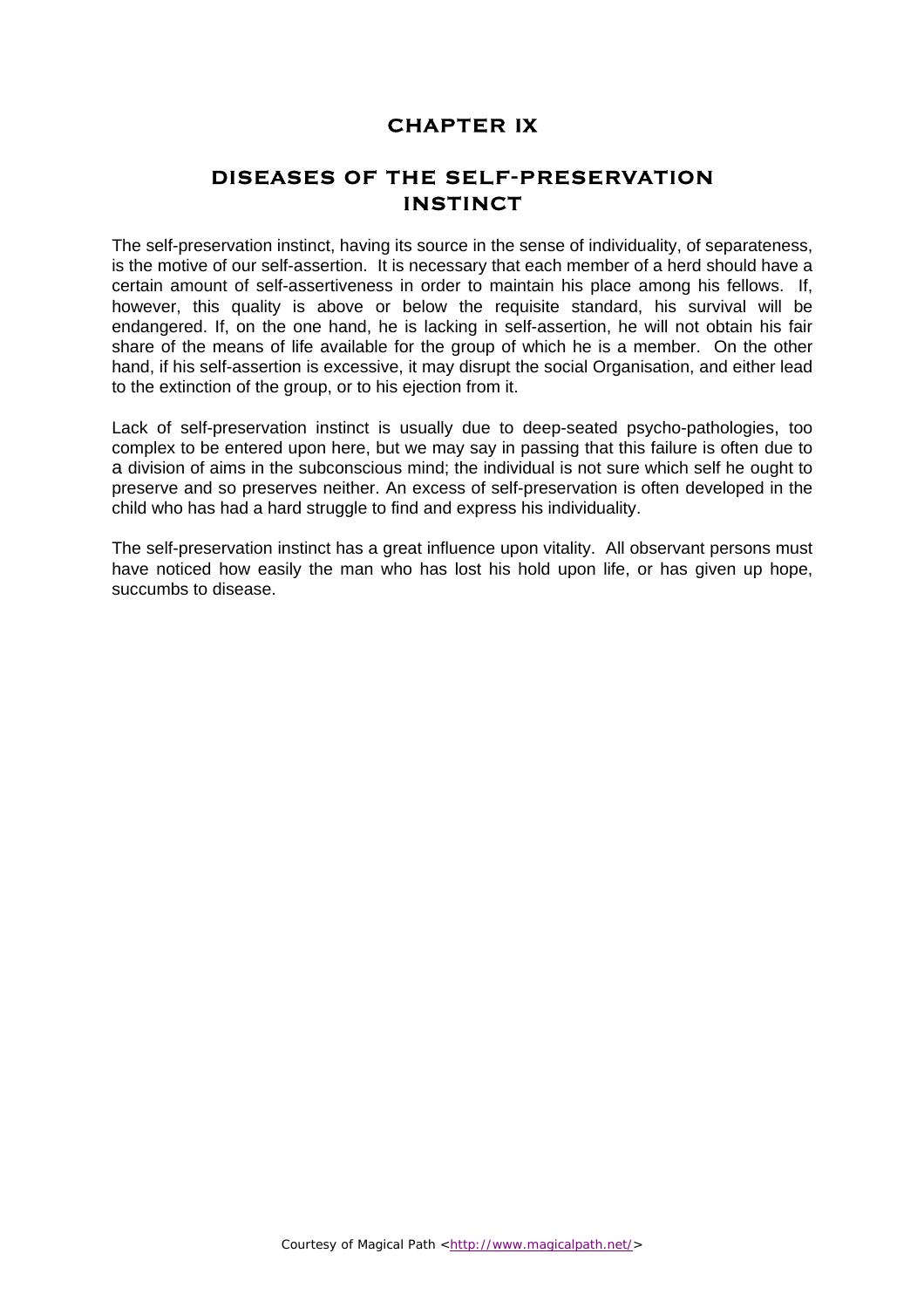#### **CHAPTER X**

#### **THE REPRODUCTIVE INSTINCT**

The reproductive instinct is Nature's mechanism for ensuring the continuation of the species, and its subjective aspect appears to us as all the emotions and sensations connected with sex.

As soon as the demands of the self-preservation instinct are satisfied, as soon as the individual is secure, adequately fed and sufficiently developed, then life tends to overflow the vessel it has filled, and this psychic pressure constitutes sex desire.

Sex, however, must not be considered under its physical manifestations only, it has an emotional and mental aspect as well. It is more than the mere overflow of energy in the act of procreation, it is also the desire for the rejuvenation and vital stimulus that is produced by the act of union. Whosoever, in considering human problems, fails to look beyond the physical stratum of the sex instinct cannot fail to obtain a false perspective.

It has been laid down as a maxim that psychology and physiology ought to be kept strictly separate. But it is impossible to treat adequately of the sex instinct without considering it under both its aspects, for sex activity works in a psycho-physical circle; organic sensations stimulate the emotions, and the emotions react on the organs. A sexual image rising in the mind brings about the preliminary reaction of the physical organs of its expression; and any irritation of the physical organs, however accidental, tends to produce a corresponding emotional state. Stimulus may occur at any point on the psycho-physical circuit, and so may inhibition.

The sex instinct forms the nucleus of a huge complex, second only to the group of ideas that centres round the individuality itself. To all ideas and activities that are in any way connected with the gratification of the sexual desire, its energy readily passes over. Dress, the home, the ambitions, each and all may owe their interest to the reproductive instinct which uses them as channels for its fulfilment.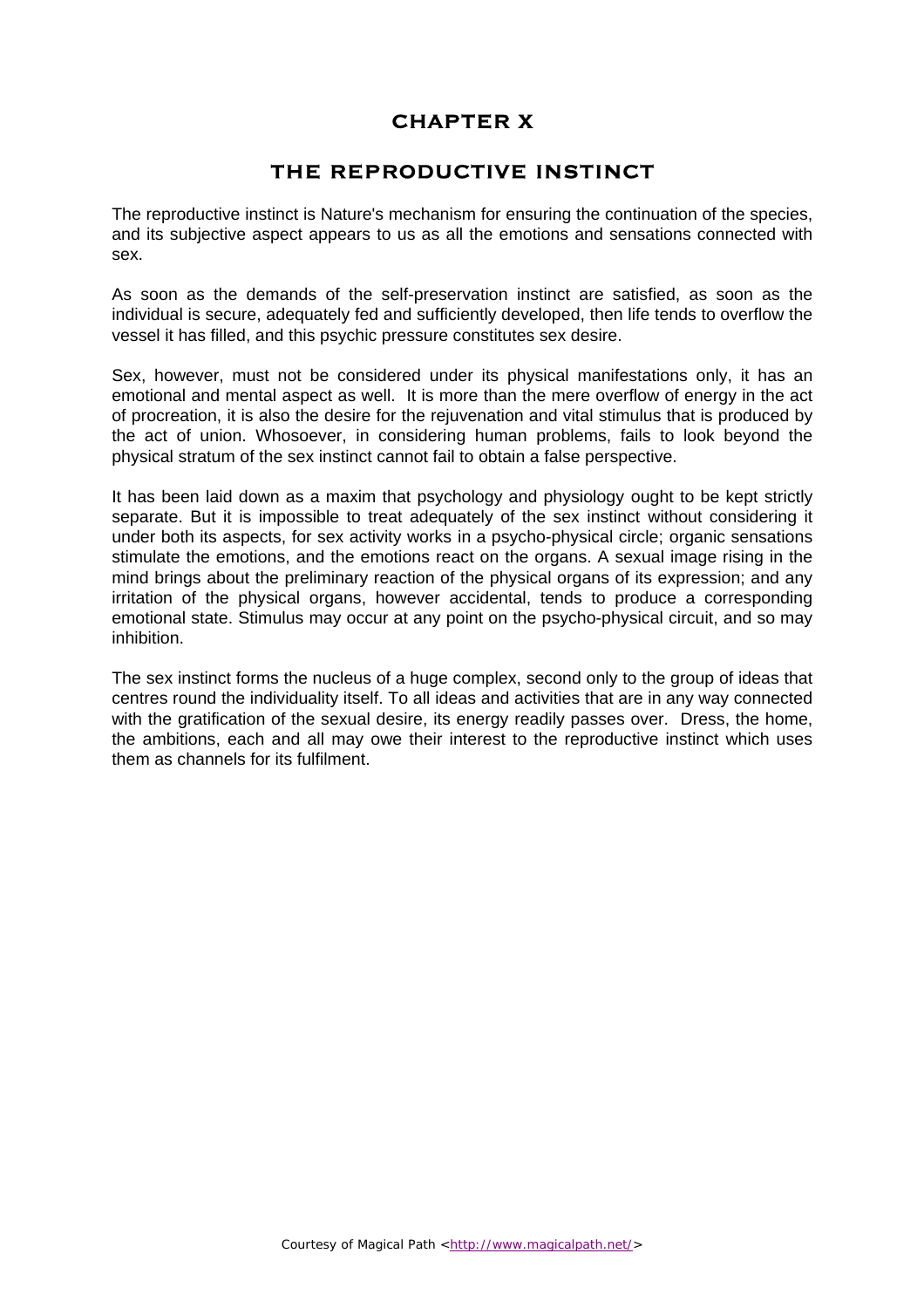### **CHAPTER XI**

### **DEVELOPMENT OF THE REPRODUCTIVE INSTINCT**

The sex instinct, in the course of development from its infantile aspect to its adult manifestation, goes through well-marked phases which are little known outside the ranks of the psychotherapists, but which are of great importance to the educationalist and sociologist.

The sexuality of the child is simply a capacity for deriving gratification from certain feelings, and it is a diffused and vague sensation that he experiences. This capacity, however, as the child grows older, becomes gradually concentrated upon its physiological channels of activity, and as it becomes concentrated it increases in intensity, just as the placid waters of a broad and shallow river become deep and headlong in a ravine.

The interests of a very young child only gradually extend beyond his own bodily sensations, and he therefore leads an existence that is self-centred beyond any adult conception of the term. The organs of reproduction, being very highly nerved in preparation for their future functions, are found to be capable of keener sensation than the rest of the body, and therefore attract his attention. This is the AUTO-EROTIC STAGE.

The, to a child, striking manifestations connected with the exercise of the bodily functions also attract his interest. This is the COPROPHILIC STAGE.

Later, his curiosity concerning his own body being satisfied, he begins to be curious concerning the bodies of others. This is called the HOMOSEXUAL STAGE, the stage wherein he is interested in bodies of the same sex as his own, but it might more truly be called the stage of undifferentiated interest, for the child is only interested in those who are made in the same way as himself, because he is not aware that anyone is made differently.

This curiosity being outgrown, his interest is transferred to those who are different from himself, regardless as to whether they are closely related to him or not. Soon, however, he begins to differentiate between his immediate relations and those who are less closely connected. This is called by psychologists "the raising of the incest barriers," but to the child it appears simply as a moving on of the focus of interest. He is no longer attracted by his mother and sisters, not because he feels it is wrong to have such feelings towards them, but because familiarity breeds contempt, and gives rise to the state of mind that is expressed in the phrase " insipid as sister's kisses."

The child has now attained the adult attitude towards sex, and it only remains for the physical organs to make their corresponding development at the time of puberty for the circuit to be complete.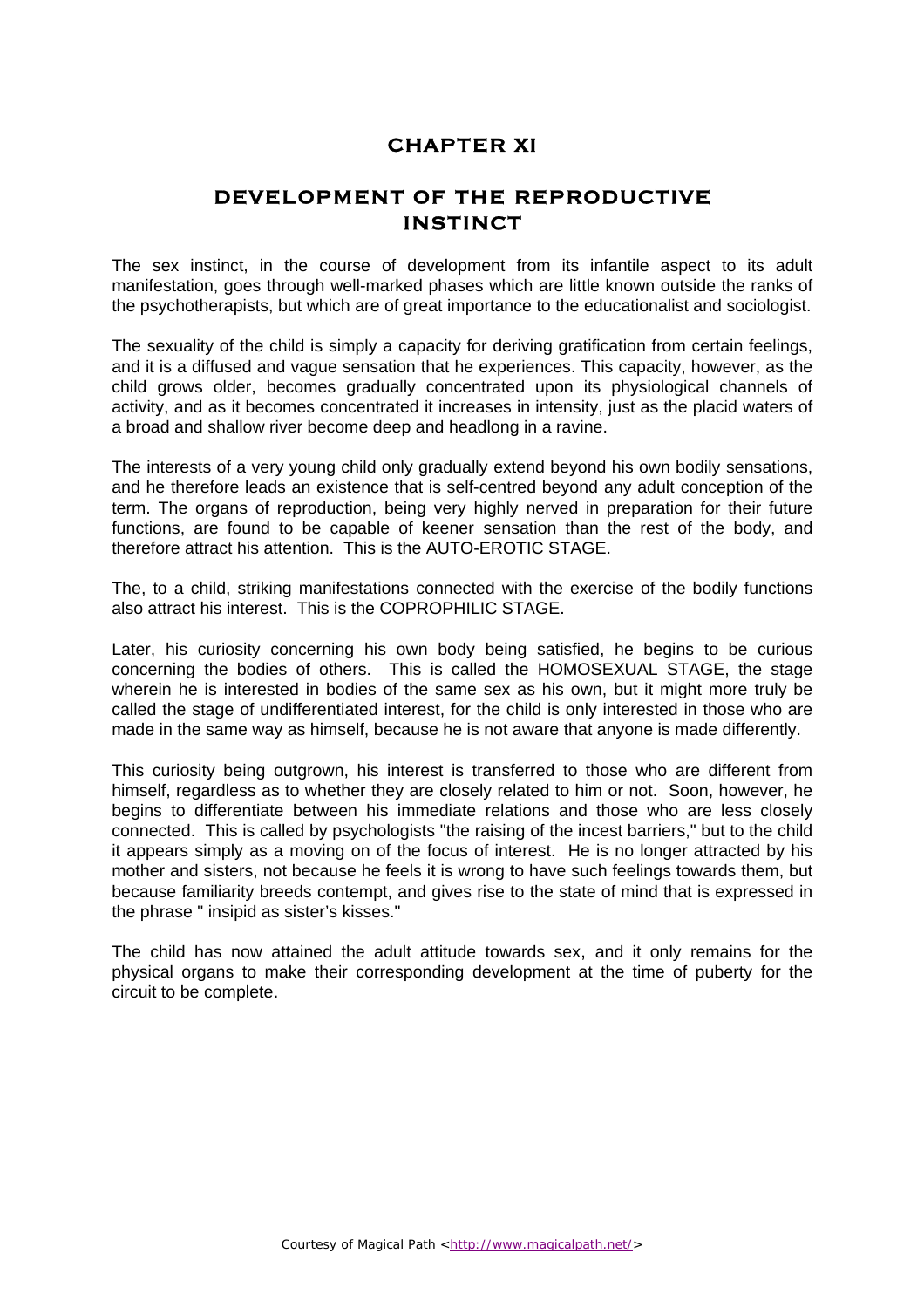#### **CHAPTER XII**

#### **DISEASES OF THE REPRODUCTIVE INSTINCT**

**I.** SHOULD an individual be lacking in vigour, he may fail to reach his full psychic development, and stick fast at one of the earlier phases. The adult sex force therefore manifests itself in an immature form, and the individual is a pervert of a congenital type. Strange as it may seem, his peculiarity will appear to him as normal and natural, and will not interfere with the development of a high type of character and perfect health, though his path through life is rendered a difficult one owing to the insuperable obstacles to the satisfaction of his love nature.

Two courses are open to him. He may become an actual pervert, in which case he incurs the censure of society because he is unfaithful to his trust in not using the overflow of his life force for the building of the herd and expends it through channels that cannot lead to reproduction and this wastes it, and because any sexual abnormality is exceedingly infectious owing to the force of suggestion, whether by example or precept, and would lead other and normal individuals to similar antisocial action. It is this strong race-preservation instinct that gives rise to the disgust and anger of the normal individual at all forms of abnormality.

The unfortunate, however, may instead become a potential pervert, and repress into his subconscious mind desires which he feels to be wrong. He tries to lead a normal life, but the adult form of sex does not satisfy him, and in his heart he really desires the abnormal form which he should have outgrown and left behind. This wish, not being allowed by the censor to enter consciousness, has recourse to symbolic expression, and gives rise to many forms of insanity arid neuroticism.

II. An individual may be developing quite normally when some shock, often quite slight, or some undue pressure of environment, may artificially arrest his development, and he will *go*  through much the same phases as the potential pervert but being of better mental material to begin with, he will usually incline towards neurotic disease rather than insanity. Those who have the care of children should be careful not to give the child a shock by administering a severe reprimand when his curiosities and activities take an undesirable form; such action gives the matter undue prominence in the child's mind, and may lead to a stoppage of development at the phase represented by the undesirable activity. Explanation and counsel will be more effective than a scolding, and leave no undesirable after effects.

III. An individual may reach normal adulthood quite safely, but his energies finding no outlet on that level owing to force of circumstances, may revert to one of the primitive phases through which he has passed, and he may acquire a perversion of sexual habit with the same liabilities to disease that we have noted above.

IV. Excessive sexual activity may lead to jaded powers of response to normal sexual stimuli, and the individual may then deliberately turn to abnormal forms of gratification in the hope of obtaining satisfaction.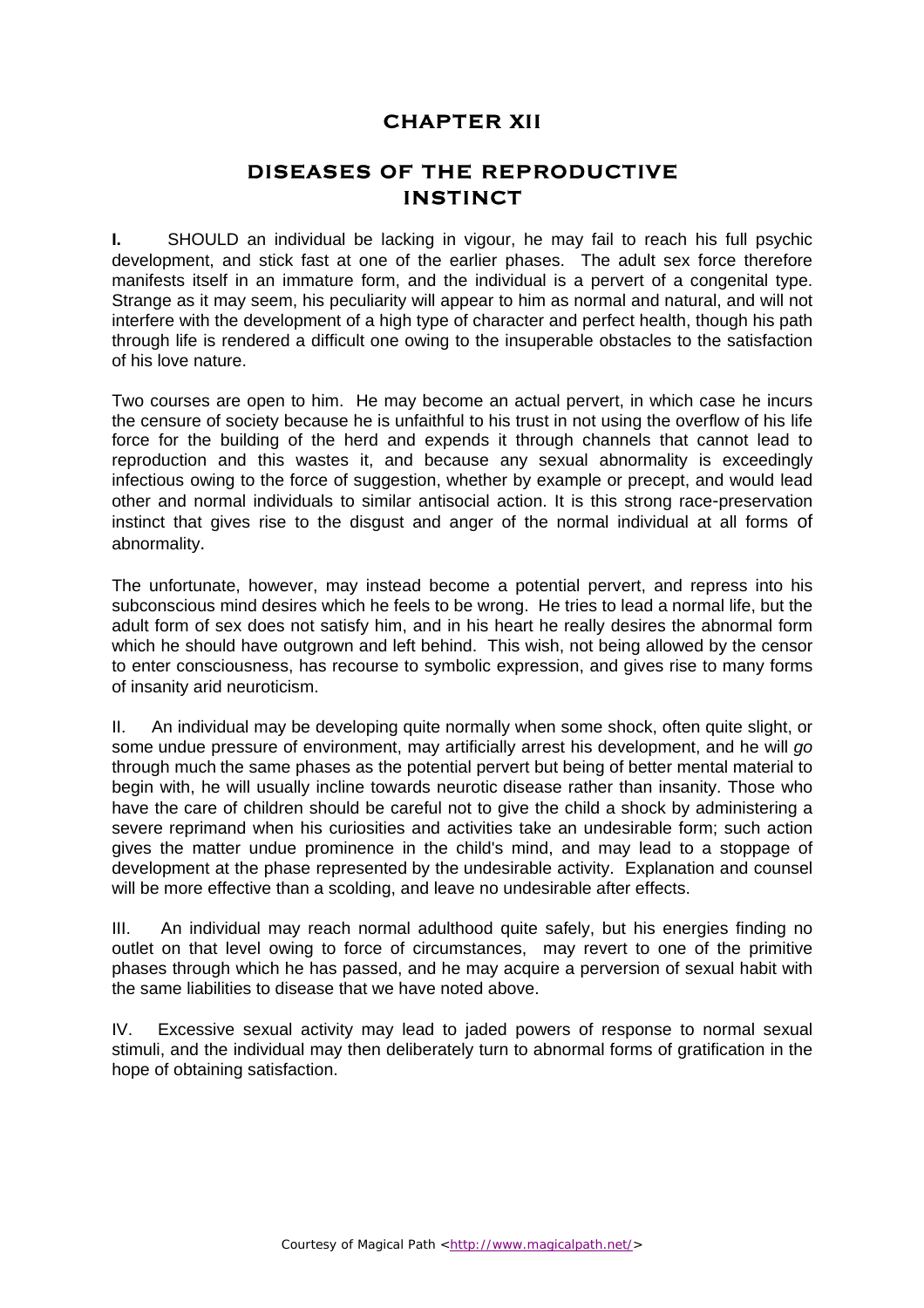#### **CHAPTER XIII**

#### **SUBLIMATION**

SHOULD an instinct be denied its expression and all ideas connected with it be repressed into the subconscious, trouble will ensue. The lower reaches of a river can be emptied by the simple expedient of placing a dam across its channel, but this does not solve the problem of the surplus water, which gathers head behind the obstruction till it bursts its banks and makes a morass of the upper reaches. If it is necessary to deflect a river from its bed, then an alternative course must be provided, for the water continues to come down from the hills and must by some means be disposed of.

It is precisely this engineering problem that the psychotherapist has to deal with. We know that a large percentage of mental and nervous disorders are caused by the repression of the sex instinct. This great instinct, in its mental and physical aspects, is so fundamental and so powerful that it cannot, with safety to the individual, be entirely repressed, nor, with safety to society be given free rein. We are on the horns of a dilemma, for social laws demand that it shall only be expressed under very limited conditions, those of legal marriage and even then not to an unlimited extent; and nature demands that it shall be expressed as soon as the physical organs of its manifestation are sufficiently developed to function.

The average man solves this problem for himself by conniving at the maintenance of a pariah class of women whose very existence is socially ignored and is a fertile source of misery, disease, and crime. But for women, unless they are prepared permanently to join the pariah class, a social safety valve does not exist and we find among them a much higher percentage than among men, suffering from those nervous troubles that are due to a repression of the sex instinct. This also applies to men who, whether from idealism or fear of disease, do not avail themselves of a compromise.

This problem would prove as intractable in the future as it has in the past were it not that we now know that the law of transmutation of energy from one form to another is as true for psychology as it is for physics. The conversion is technically known as SUBLIMATION.

This is one of the most important discoveries of modern psychology, for it provides the solution to grave social problems that menace the fabric of civilisation.

How, in actual practice, can this result be achieved?

First, by altering our entire attitude toward sex and realising that a problem is not solved by ignoring its existence. Secondly, by taking the sex problem out of the domain of the subconscious into the conscious mind and frankly facing it, and acquiring dominion over it by the practice of thought control, transmuting our emotions instead of repressing them. Thirdly, by providing a channel of creative interest down which may flow the energies we wish to deflect from their primitive channel of manifestation.

The key to the whole problem lies in this; the life force flows to the point of interest. If the interest and attention are centred upon physical sensation, then the life force will flow, or attempt to flow, through the channel of the reproductive organs, or if denied manifestation, will keep up a constant irritation and stimulation. But, if the interest be shifted to an emotional or mental level, there the life force will find an outlet in creative activity upon these levels and drain the pressure from the physical.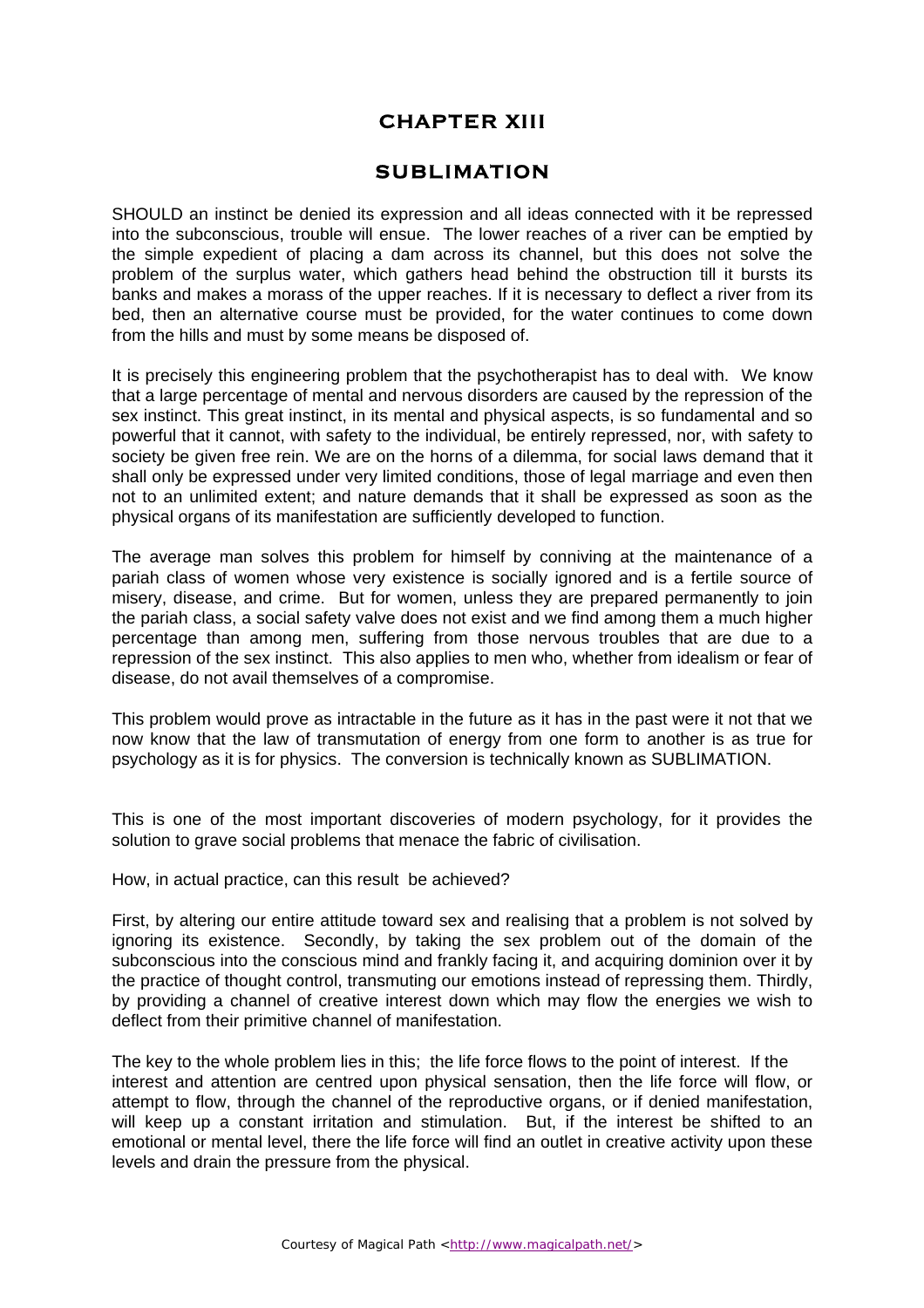The mental and physical habits of a lifetime are not easily broken, but if the thoughts be patiently and persistently kept away from physical sensation and concentrated upon external interests, the law of mental and physical habit will come to our aid, and the life force will learn to flow through its new channel with safety to the individual and benefit to society.

The process of thought control must not be confused with the dissociation of ideas. In dissociation we are dishonest with ourselves, denying that certain qualities exist in our natures. The ideas connected with them are repressed into our subconsciousness, and it is the involuntary subconscious censor that holds them down. In thought control we admit the primitive side of our natures and set to work to train it, and because we know that dwelling upon mental pictures of a sexual nature produces a physical reaction, we exclude these ideas from consciousness but in this case the repression is not into the subconscious mind, but into the foreconscious, and it is one of the voluntary censors that enforces the command and remains under our control.

The distinction between repression and dissociation must be clearly borne in mind in all reeducational work. A certain amount of repression is unavoidable in a social life, for each individual sacrifices something of his personal desires for the sake of the benefits of cooperation with his fellows, and the energy thus sacrificed is turned to social purposes. Dissociation, however, is always a pathology, and should never be allowed to occur.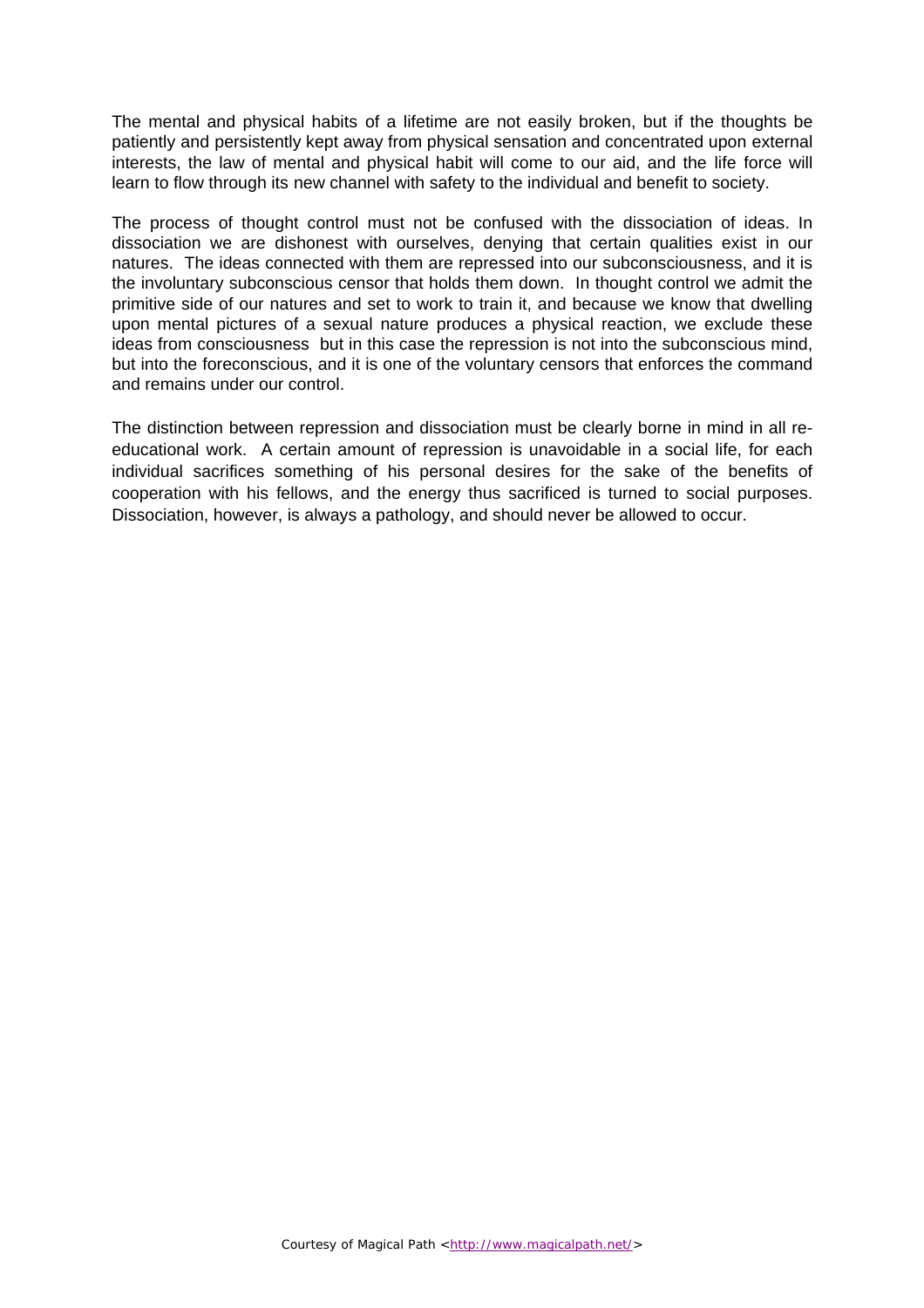#### **CHAPTER XIV**

### **MALADAPTATION TO ENVIRONMENT AND PSYCHOPATHOLOGY**

The classification of diseases was carried out at a time when the body was regarded as the whole of man and the mind looked upon as an unimportant by-product whose influence was negligible. Modern discovery, however, has radically changed our outlook.

Much mental disease has a physical origin and should not be classified as mental at all. To this class belong the mental disturbances arising from disease of or injury to the brain; womb trouble; poisoned blood conditions and the fatality functioning of the ductless glands, whose place in our economy is so important and so little understood; and many other causes of a like nature.

Setting aside this type of disease, with which psychology, strictly speaking, is not concerned, we find the true mental diseases fall into a first broad division, those which are congenital and those which are acquired. In congenital disease an abnormal individual breaks down in a normal environment, and in acquired disease a normal individual breaks down in an abnormal environment. In both cases the results are the same, but treatment and prospect of recovery are very different.

The boundary line between a healthy and diseased mind is not easy to draw, but we may reckon a mind diseased when it fails to react normally to its environment. Thus, if happenings which should stir us deeply leave us unmoved, or we are upset by things which should have no power to disturb us, we may consider our mind is not working well. Let it never be forgotten, however, that mental disturbance ranges from irritability, depression, and bad memory, to its extreme manifestations in the different forms of insanity.

The division between nervous and mental disease is even harder to draw, but for all practical purposes the sense of reality may be utilised as a dividing line; as soon as he loses his sense of reality a man passes the boundary line of insanity. The neurotic knows that there is something wrong with him, but that the world is all right; the lunatic believes that he is all right, but that there is something wrong with the world.

It is the constant aim of the mind to maintain harmonious relations between the individual and the environment; to secure an adjustment to and to make the best of, the constantly varying conditions to which the organism is subjected. If it fails to do this, the law of the survival of the fittest comes into action and automatically eliminates the unfit.

Those who have failed, have failed to adapt themselves to the conditions in which they live. Failure to adapt may be due to one of two causes: the individual may be abnormal, or the environment may be abnormal.

Modern social conditions in a civilised community tend to prevent the automatic elimination of the unfit and to permit them to live on. The physical failure to adapt, due to malformation or lack of stamina, we will not deal here, but will confine ourselves to the problem of adjustment on the mental level.

If there is difficulty in making a mental adjustment to environment and finding contentment and peace of mind, then the individual is faced by a peculiar problem. He is allowed to continue his physical life, but cannot find mental peace. In order to obtain relief from this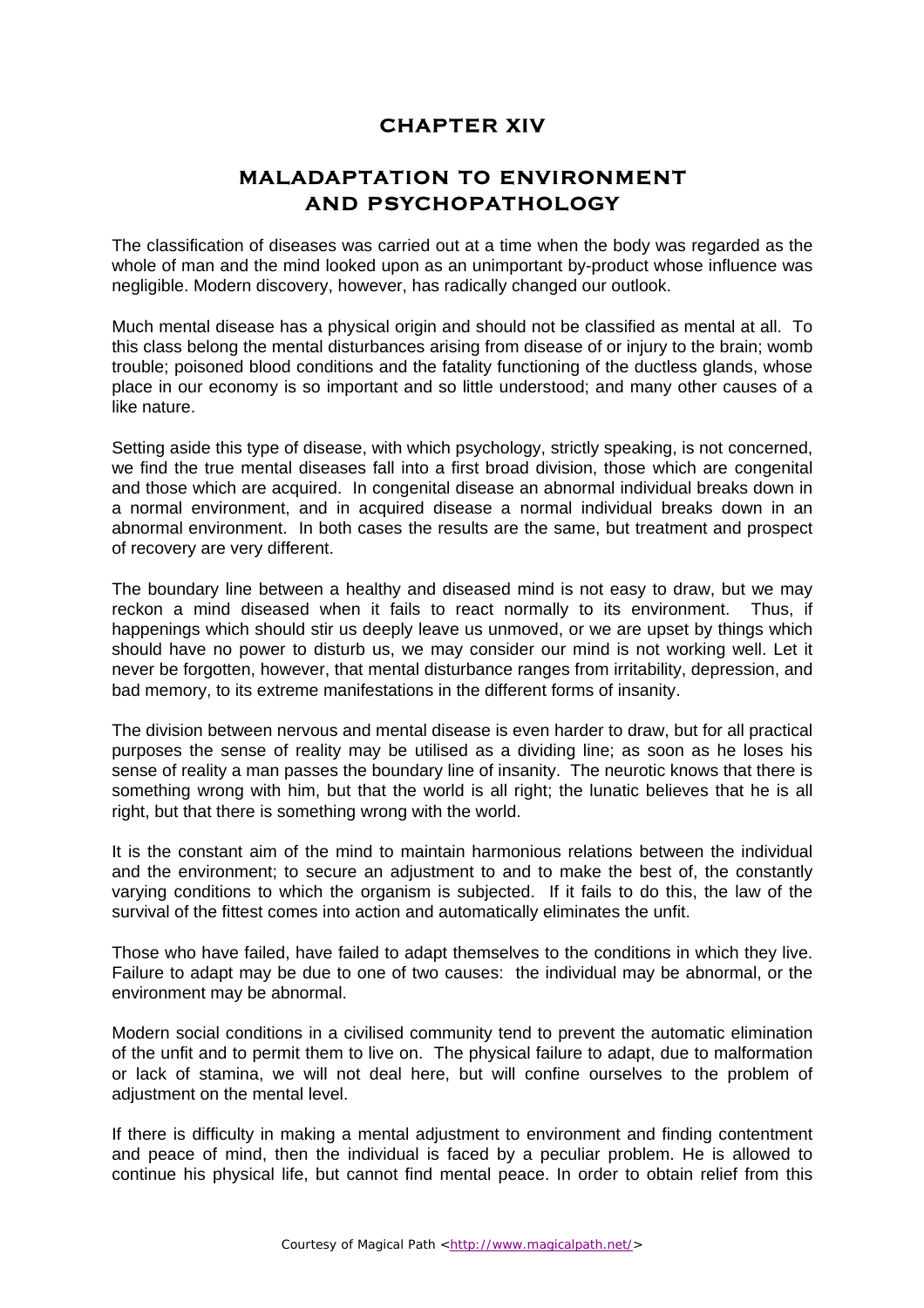intolerable condition, certain devices are unconsciously resorted to. These devices are of the nature of buffers or shock absorbers, and provided the individual does not deviate too much from the normal type, which is adapted to the environment, and that the environment likewise does not differ too much from the type for which the individual was designed, then these devices effectually protect his feelings from the rude shocks of circumstances and enable him to keep his poise and peace of mind.

If, however, the strain thrown upon the psychic shock absorber is too great for it to adequately absorb, then the rebound of the buffer-springs throws the machinery of the mind out of gear and makes itself felt in nervous and mental disorders. Like physical disease mental disease is Nature's effort at repair which overreaches itself.

.

This, then, is what constitutes mental disease (the organic insanities being excluded from this definition). The reaction of the mind to what it cannot assimilate. It must not be thought, however, that mental disorder necessarily means insanity. Any faulty functioning of the mind comes under the heading of psycho-pathology, and just as the diseases of the body range from a passing indisposition to some fatal organic disease, so the diseases of the mind range from irritability and forgetfulness to the complete collapse of lunacy.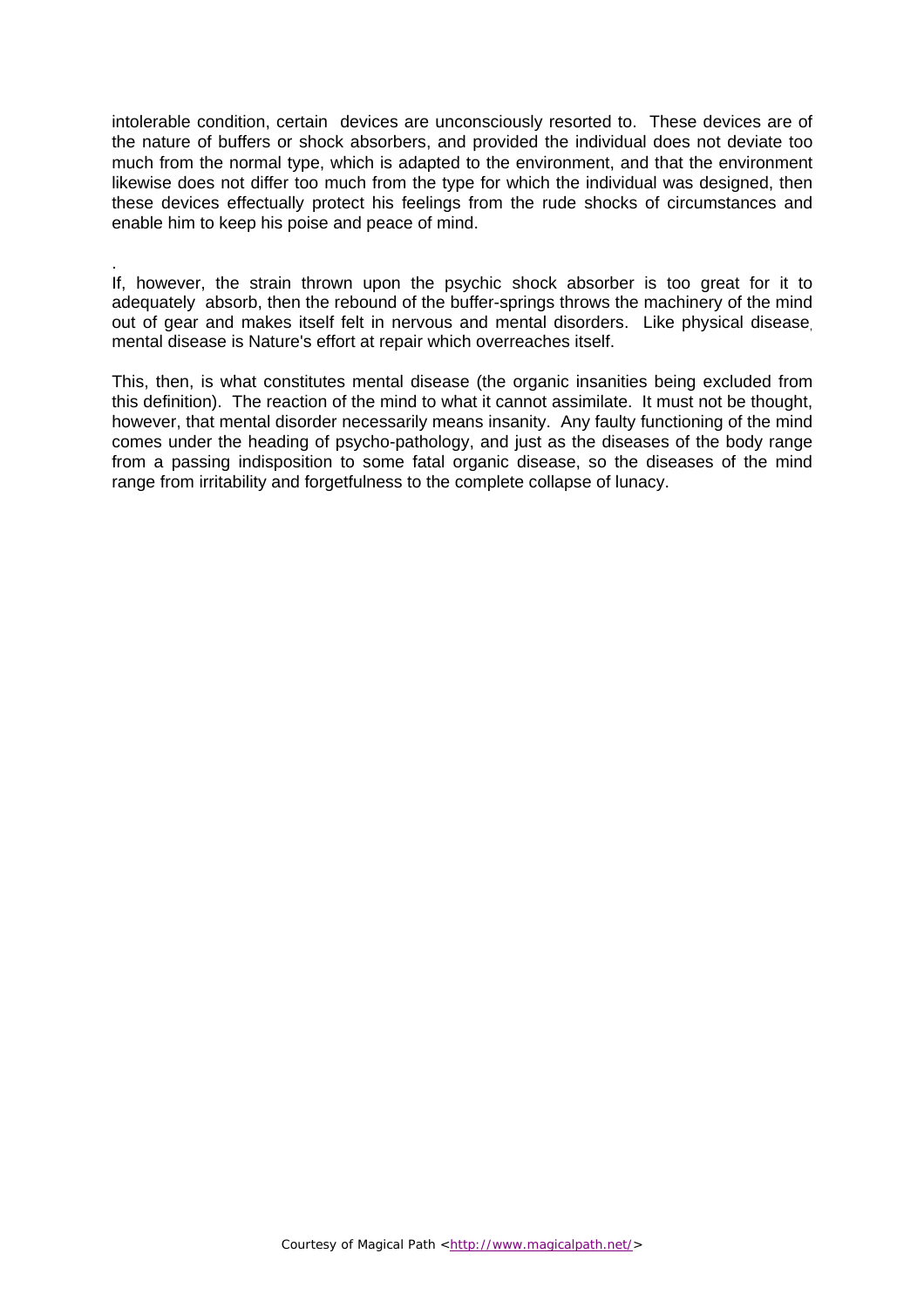#### **CHAPTER XV**

#### **CONFLICT**

As we have already seen, our life is motived by three great instincts. A moment's thought however, will cause us to realise that as these instincts are diverse in their aims, they may sometimes find themselves in opposition to one another. This condition is known to psychologists as CONFLICT, wherein one instinct can only be gratified at the expense of another. For instance, a man may be starving and be tempted to steal in order to satisfy his hunger. Here we see a conflict between the self-preservation and herd instinct, for if he steals he may lose his place in the herd, and if he does not steal, he may lose his life. It is astonishing how many will choose the latter alternative, proving the power and fundamental nature of the herd instinct. The man will be torn two ways, and can only gratify one instinct at the expense of the other.

Or, again, he may fall in love with a woman who is denied to him by the marriage laws of his country. Here we see a conflict between the sex instinct and the herd instinct Or he may fall in love with one whom it would be disadvantageous socially or professionally for him to marry, and here we see a conflict between the sex and self-preservation instincts.

Now, in each of these cases a large amount of force is locked up and rendered unavailable for the general purposes of the life, for a head-on collision between instincts is involved and each entreats the whole of its energy to neutralise the force of the other. The whole life comes to a standstill while the battle is fought out. It is notorious that an individual in such a dilemma can come to no decision, take no decisive action, in any department of his life. Some solution has to be arrived at, and any solution is better than a continuation of the conflict, the pain of which is intolerable.

First, the man may think the whole matter out, and, acting according to his nature, give the victory to one or other of the combatants, leaving the vanquished instinct to seek adjustment as best it may. It requires great strength, however, to take such a stand, and many are not able to do it. Some seek a solution of the problem by keeping the instincts in separate compartments of the mind, and never comparing their special pleadings, as did a science teacher known to the writer. On weekdays the teacher taught the doctrines of evolution, and on Sundays the doctrine of special creation, and when questioned on the matter, burst into a towering passion and refused to discuss it.

A third solution, however, is very often found by the perplexed mind, and that is known as dissociation.

Now, REPRESSION and DISSOCIATION are two terms current in modern psychological parlance, and the writer has often heard them used as if they were interchangeable terms, but this is not the case. Repression means that certain ideas are put into the subconscious mind and not permitted to return to consciousness. Dissociation means that some of these ideas, instead of lying quiet in the subconscious, split off from the integration of the personality and function independently. These two factors of mentation will be studied in detail in the following chapters.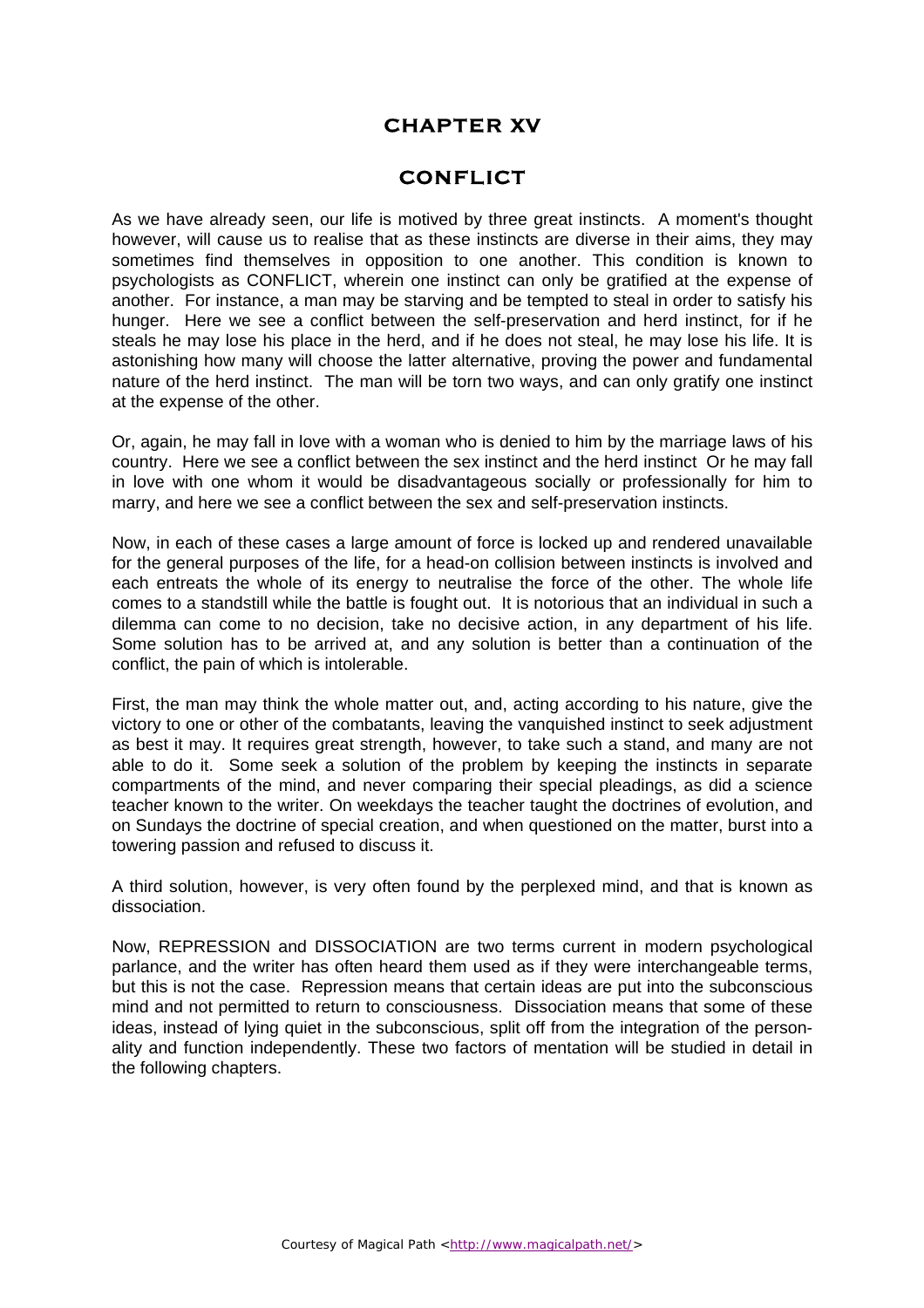#### **CHAPTER XVI**

#### **REPRESSION**

REPRESSION is a refusal to permit an idea to enter consciousness. The instant it looms up upon the fringe of consciousness the attention is resolutely turned away from it. This device is resorted to when an idea enters the mind which is repugnant to our character and when we find ourselves thinking thoughts which are out of harmony with the general tone of our nature. Unwilling to admit to ourselves that we have such a side to our dispositions, we turn away from the repulsive images. As it is impossible to erase from the mind any idea which has once entered it, we endeavour to store these ideas, since they must be stored somewhere, in that part which is furthest away from consciousness, and so to use the technicalities of the psychologist, we repress them into our subconscious.

When it is remembered that every child is born into the world a little savage, and that it is only by education he achieves civilisation, it will readily be seen that our primitive nature is not a thing which our cultivated self can regard with any complacency. That the untrained child is selfish and dirty, we are all aware and that we ourselves, before our training had time to take effect on us, were also selfish and dirty, we cannot with logic deny. But a merciful veil of forgetfulness has been drawn across this period, for we have developed into something so different from that we were that our primitive self is utterly repugnant to us, and repression is resorted to, to prevent this unpleasant ghost of our original nature from intruding upon our self-esteem.

All ideas of an uncivilised type which enter the mind are apt to call forth a certain amount of response from us, hence the success of the smutty story. For the primitive side of our nature is not dead, and stirs in its sleep if a note of the same pitch is sounded in its hearing; therefore ideas which wake our lower nature are quickly repressed into the subconscious lest they should be translated into action. Repression is essentially the mechanism of selfdisgust.

It is still an open question whether repression is normal or abnormal; whether it is part of the functioning of the healthy mind, or whether it is to be regarded as a psychic corn or callus, an endeavour on the part of nature to reinforce a point of pressure, which, though intended as a defence, is apt to become a disease.

The part played by consciousness in repression is equally an open question. In my opinion, an idea must be present to consciousness before its nature can be apprehended and the judgment formed which leads to its banishment.

There is no question but that, if we were strong enough, we could deal with these problems in the conscious mind by means of thought control, and that repression is only resorted to when the first line of defence has gone down before the onslaught of the lower side of our natures. Repression may therefore be looked upon as a reaction due to weakness; the mind that was perfectly adapted to its environment would assimilate all experiences and grow stronger in the process.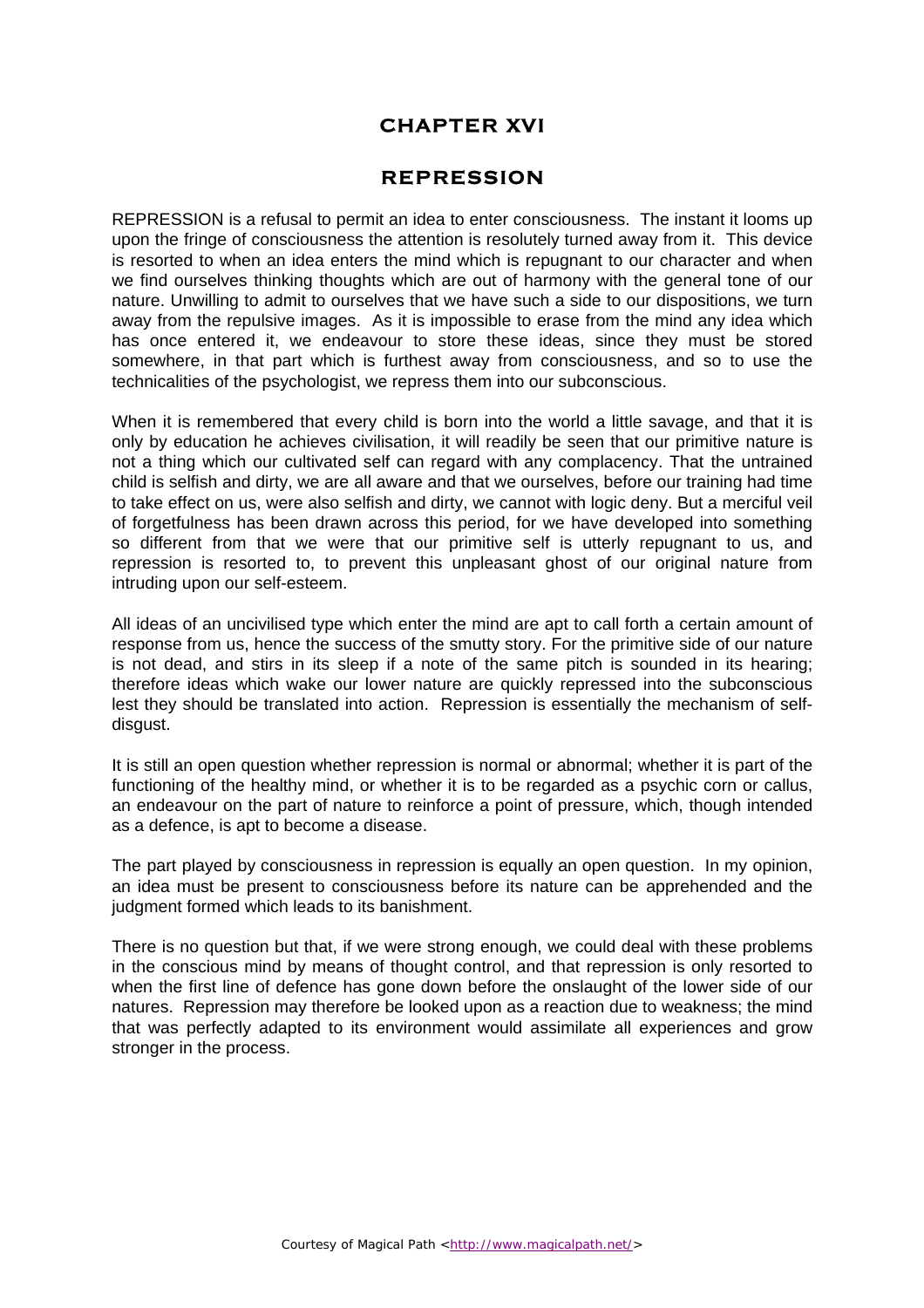#### **CHAPTER XVII**

#### **DISSOCIATION**

WHILE the device of repression may adequately deal with many of the unwelcome thoughts that intrude themselves upon us, it is not capable of doing so in every case. Then the process is carried a stage further and DISSOCIATION takes place.

Dissociation is pathological forgetting. Emotion is the life of an idea. In ordinary forgetting a memory sinks into the subconscious because insufficient interest is attached to it to enable it to remain in consciousness. If, however, an idea associated with some strong emotion is repressed into the subconscious, that emotion will, as it were, vivify it, and cause it to have an independent life of its own. It splits off from the personality and is said to be dissociated. It will be noted that in our study of memory we saw that ideas never remain solitary, but tend to form associations among themselves, or, as they are technically termed, complexes. The dissociated idea is no exception to this rule; not only does it form alliances with its fellow prisoners, but its chains of associations manage to evade the censor and ramify through the other levels of the mind with far-reaching consequences, giving rise to much of the illogicality and unreasonableness which disturb our attempts at rational thinking.

We have already noted that a complex is a group of ideas held together by some emotionally tuned interest and as all emotion has its root in an instinct, it follows that all complexes must be affiliated to one or other of the instincts. As they sink into the subconscious they therefore go down the channel of the instinct to which they belong, and as they are swimming against the current they tend to block the flow of that particular instinct and to cause it to express itself through the subsidiary channel which they are endeavouring to open up.

It can readily be seen that serious consequences must arise from an obstacle lodged in the fairway of so great a force drawing to itself, under the law of association of ideas, all thoughts that may enter the mind on the same subject, or that have a real or symbolic resemblance to it. As has been truly said, the subconscious grows at the expense of the conscious and the balance of the mind is upset. The thrust of life, the source of all energy, instead of flowing freely from level to level, is blocked by the complex and held up in the subconscious, causing the pressure on that level to rise to danger-point. The conscious mind is sapped of its vitality, producing an individual of imperative and chaotic needs which he is unable to formulate, even to himself, and with no power to give them expression or obtain their satisfaction.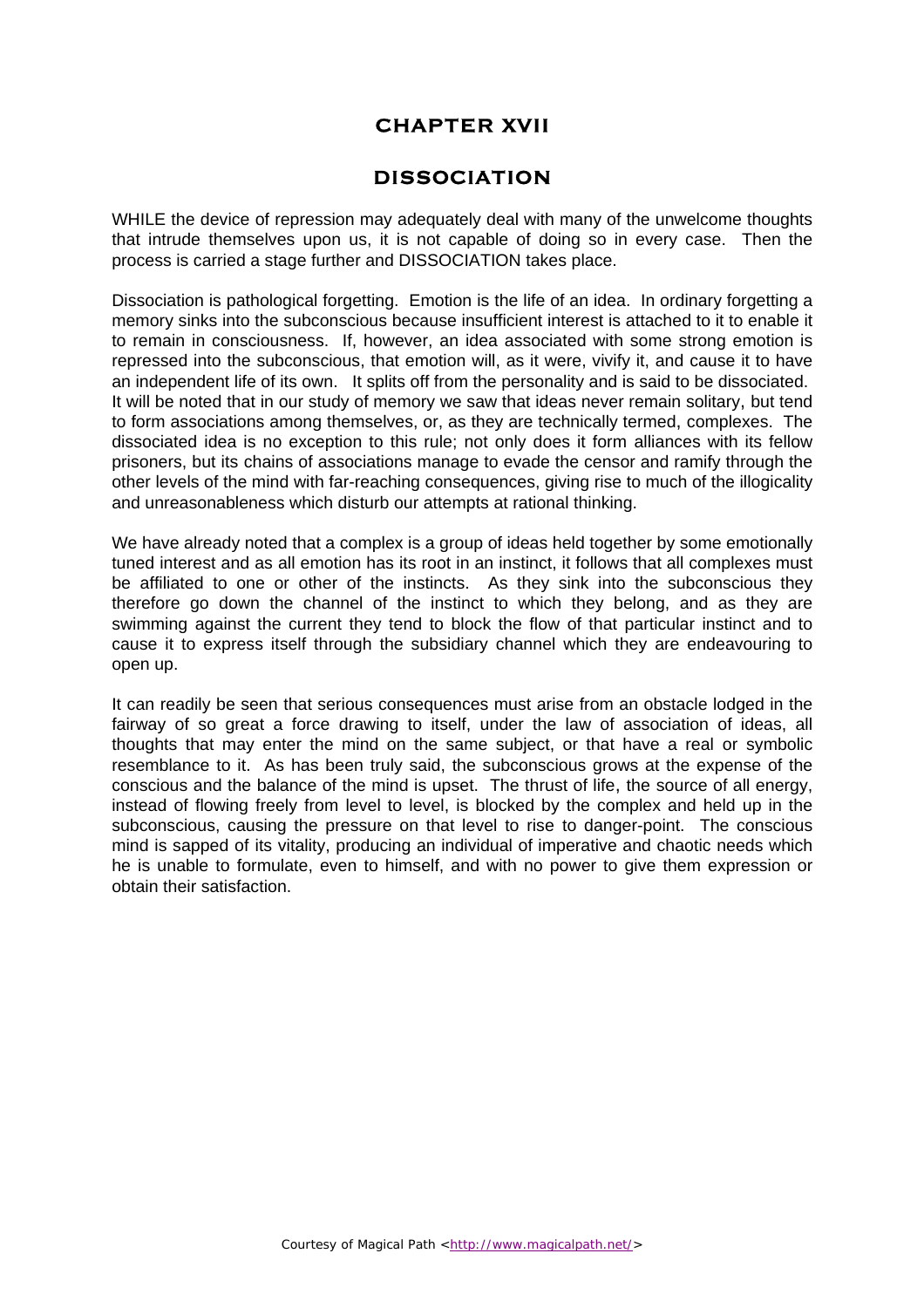## **CHAPTER XVIII SYMBOLISATION**

WE may picture the dissociated complex with the pressure of an instinct behind it, constantly seeking to evade the censor and return to consciousness where its wishes can be translated into action, and see how the censor, reinforced by the whole weight of the character, resolutely refuses to permit its escape.

We have seen that the dissociated complex, following the ordinary laws of association, forms alliances with ideas that have a symbolical or fanciful connection with itself. These ideas, not being in themselves objectionable to the character, are permitted by the censor to enter consciousness. Then the dissociated complex, taking advantage of its alliance with them, pours its bottled-up emotion along the association-channels thus formed, and so obtains an outlet into consciousness. This gives rise, however, to very different results from those which were its original intention, and produces those irrational likes, dislikes, and eccentricities which are characteristic of the person whose mind is not working smoothly.

An example of this is shown in the case of a woman who noticed that the brass plates on doctors' doors had a peculiar fascination for her. When enquiry was made into the history, it was found that in her youth, she had fallen in love with the family physician who was a married man. Feeling this affection to be wrong, she had firmly put it out of her life (i.e., put it into her subconscious). The association between the doctor and the brass plate was obvious enough, but as brass plates were unobjectionable, the censor offered no resistance to them, and the emotion which centred round the doctor, whose image was buried in her subconscious, was permitted to reach consciousness transferred to the innocent brass plate.

The subconscious makes use of symbolism in precisely the same way that the poet does, but it employs a device which the poet does not. It remembers that a pair of opposites have a connecting link in their very polarity, and uses a negative to express a positive, if the positive is repugnant to the character. Thus an unmarried woman, whose healthy sex instinct has been denied fulfilment through husband and children, may become morbid. She may read literature concerning the repression of the white slave traffic, ad nauseam, and becoming worse, may develop what is called old maids' insanity, and imagine that perfectly innocent men are pestering her with immoral attentions (which in her heart she secretly desires) and go to the police for protection.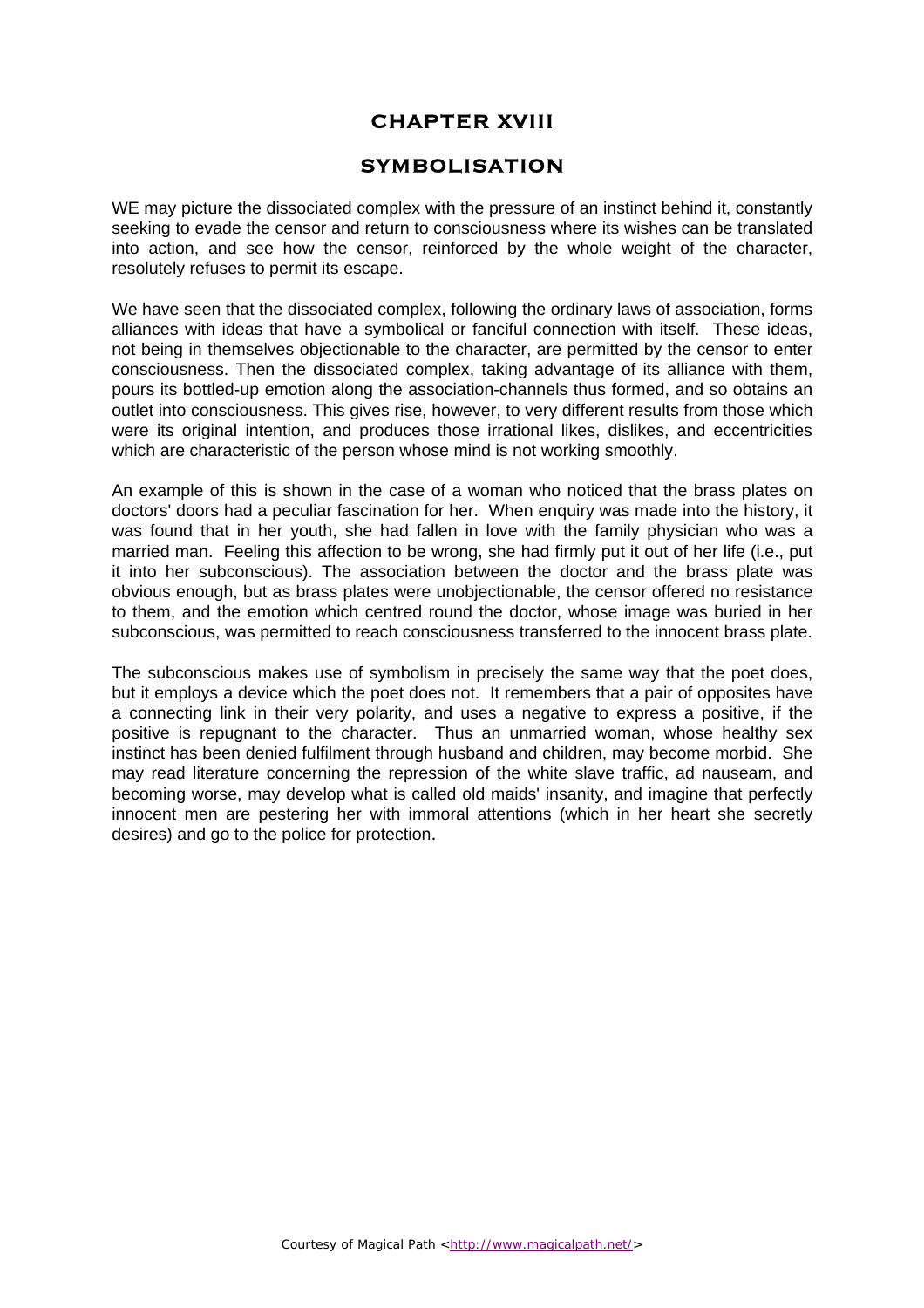#### **CHAPTER XIX**

#### **PHANTASIES, DREAMS, AND DELUSIONS**

WE have already seen that emotion is intimately allied with instinct, and that it is the thrust of the urging instincts that drives us to action, making us seek to appease the needs of our nature and incidentally fulfil certain racial and evolutionary ends.

Our first attempt, urged on by these promptings, is to bring about the realisation of our desires in the external world by means of bodily effort. Should this effort fail to achieve its purpose, or should circumstances deny us the opportunity to make this effort with any hope of success, then the mind often falls back upon a secondary achievement, and images its success in the realms of phantasy and make-believe, where there are no laws of cause and effect to check its operations. Cinderella in her kitchen constructs a phantasy of the Prince's ball. She sees her wish acted out to its fulfilment in the theatre of the mind.

This factor in our nature influences a large proportion of our mental processes and is considered to be the chief factor in determining the nature, not only of our dreams, but also of the symptoms of nervous and mental diseases, as will be seen later.

During sleep, the avenues of the physical senses whereby impressions reach the mind, are more or less closed, and the ego, which never ceases its activities, is thrown back upon the resources of its memories. Unguided by the reason and judgment, it reviews these, following along the chains of associated ideas according to the laws of memory, which we considered in an earlier chapter.

These wanderings however, though carried out with the illogicality which distinguishes the lower levels of our mind, are not entirely purposeless, being determined by various factors. It may be that physical or sensory impressions, dimly discerned during sleep through the partially closed doors of the senses, will give rise to a train of thought, or the matters upon which the mind has been busied during the day may continue to occupy it in an undirected fashion during sleep. But the dream determining element to which most attention has been directed in modern psychology, is the upsurging of the instinctive wishes which have been denied fulfilment in waking life. In our dreams we see realised, as in phantasy, the wishes which have failed to gain realisation in reality, or may even have failed to gain access to our consciousness owing to the operation of the censor which strives to exclude from consciousness all distressing or repulsive matters. For in sleep, all our painfully acquired civilisation falls away from us, the higher centres of our being are in abeyance, and our primitive, natural self, controlled but never abolished, expresses its fundamental, untutored desires in their elemental form.

These wishes, however, are seldom expressed directly. So foreign are they to our civilised selves that even in sleep our habits of thinking assert themselves and exercise some check upon what shall be expressed. They are generally distorted almost beyond recognition by the substitutions of more acceptable ideas for crude images of instinctive needs, and as the subconscious mind links ideas together according to their superficial or accidental associations, it will be seen that strange and tangled dramas will be acted out upon the stage of the mind in an effort to represent the fulfilment of some primitive instinctive wish.

Modern methods of psychological research make much use of dreams in the effort to investigate the levels of the mind to which we have no direct access, and psychotherapy uses the same method in order to trace the disorders of the mind to their cause. For if the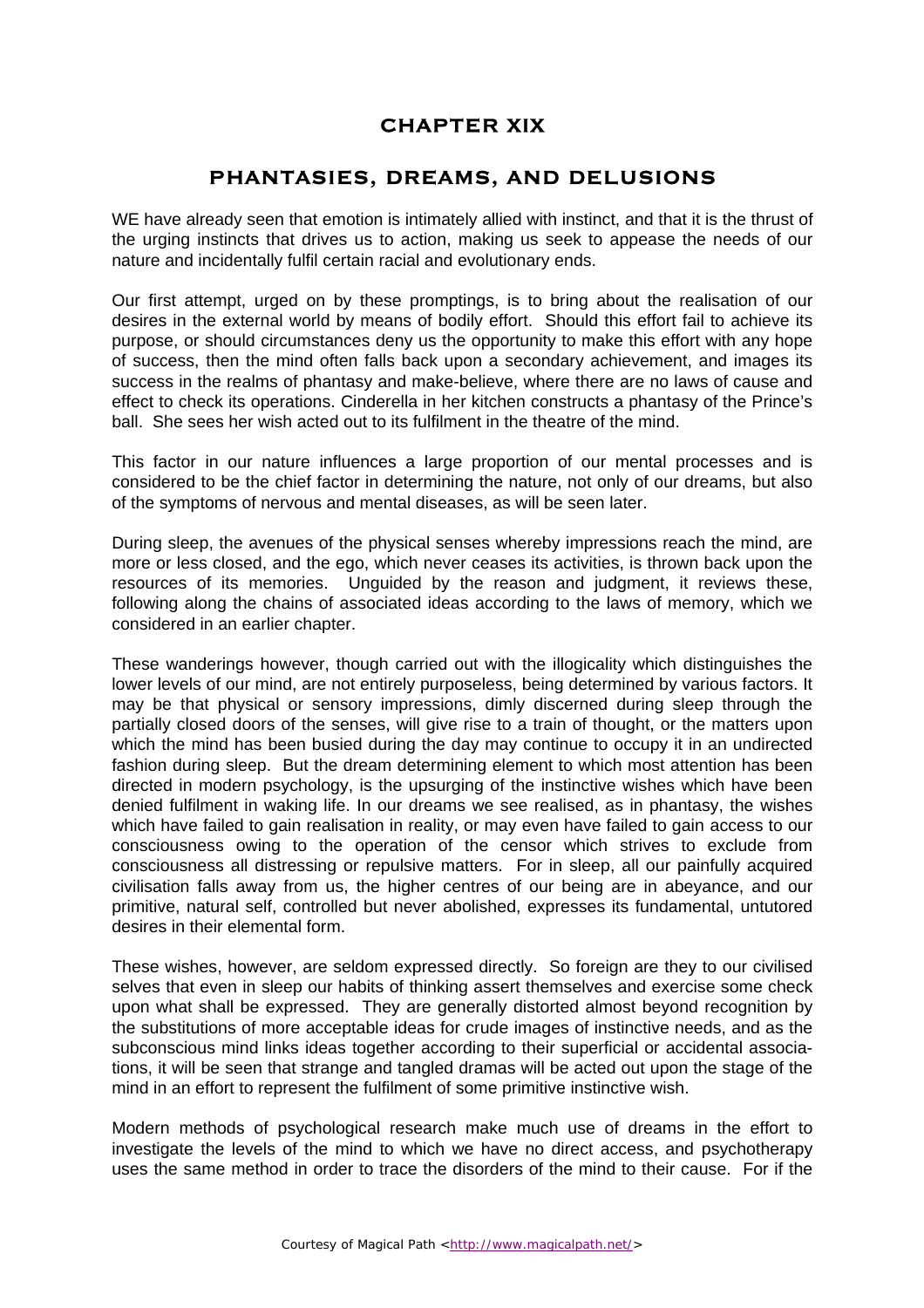train of thought which the mind has followed in its progression from a crude instinctive, often physical, wish to the completed dream-drama be traced back again from the images of the dream to the underlying ideas which gave rise to them, we can lay bare the hidden springs of motive and character; hence that great use that has been made of the method of dream analysis in modern psychotherapy.

It is interesting to note that the delusions of lunatics are constructed upon exactly the same principles as the phantasies of our castles in the air. They also represent the fulfilment of wishes that have been denied their realisation, and have achieved their ultimate form through the same primitive methods of thinking that are responsible for our dreams. In fact, they may be looked upon as a phantasy which has progressed a step nearer realisation than the day-dream.

The symptoms of the hysteric have a similar origin, but represent the wishes of dissociated complexes instead of the wishes of the whole personality as happens in insanity.

Thus we may see that should our desires be denied expression in our lives, they will construct dream castles for themselves during sleep in which we may temporarily dwell as monarch of all we survey. And, should these desires be very imperative, should a large part of our nature be involved in them, then the dream may overflow into waking consciousness, and we shall live among our own subjective mint pictures, instead of among objective realities, and act out the part we have assigned ourselves in the dream-drama, to the consternation of onlookers who pronounce us insane.

The lunatic, however, is not irrational. He is absolutely rational if, once his premises be granted, he carries the logical deductions from these premises to their ultimate conclusion. And once it be realised that some fundamental and essentially natural wish lies at the root of these phantasies which we see him acting out, then we shall see that the clue to the treatment of insanity lies in these wishes and the region of the mind that gives rise to them.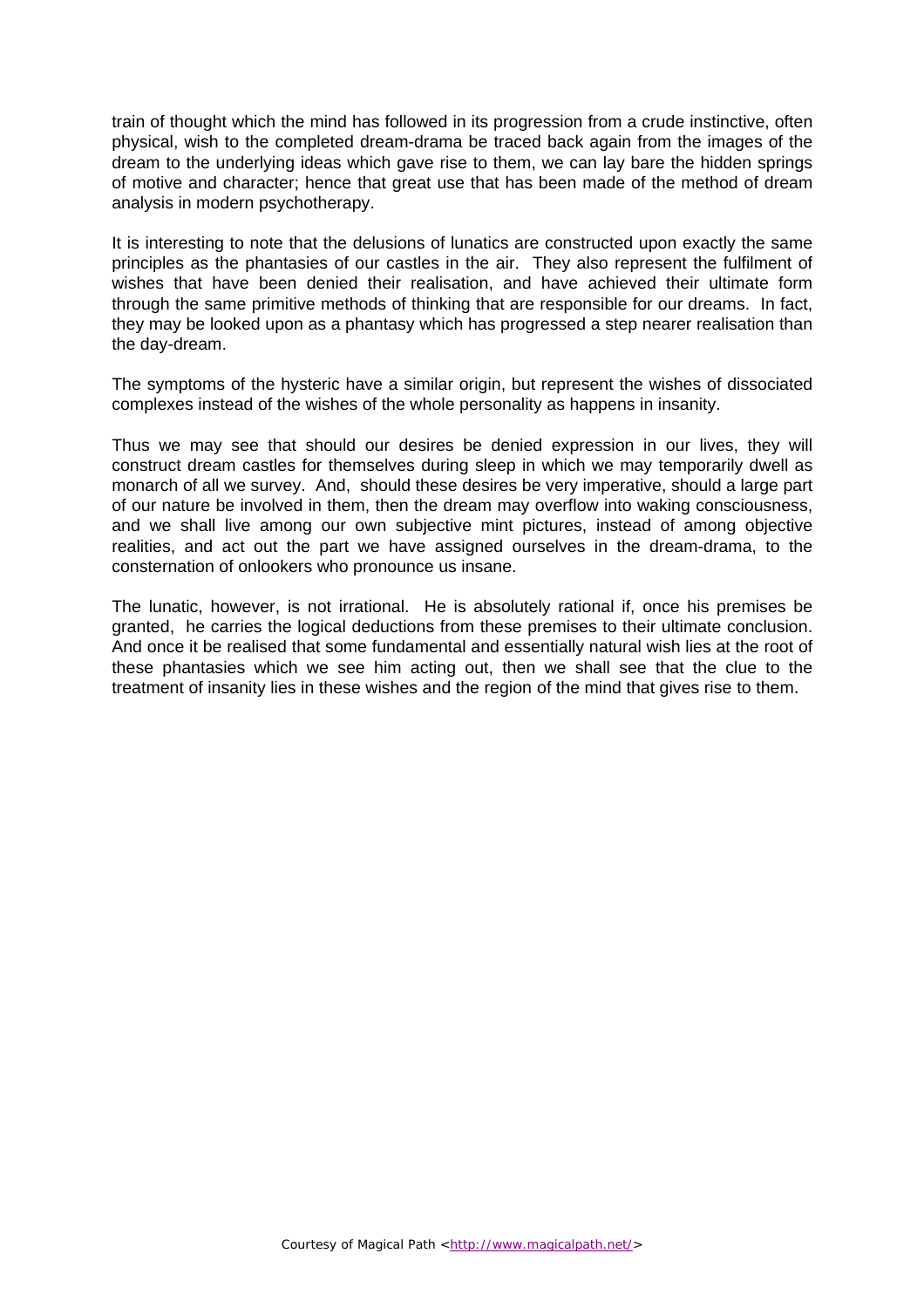#### **CHAPTER XX**

#### **PSYCHOTHERAPY**

WHILE many forms of mental disease have a physical origin in the brain, nervous system, and state of the blood, many others are purely mental from beginning to end, although the body may be chosen as the scene of some of their manifestations. Modern medicine is learning to deal with mental diseases by mental methods, and of these, the principal types may be of interest. It must be remembered, however, that psychotherapy is the youngest of the sciences, and is still in its experimental stage though magnificent work has been done by the pioneers. They cannot claim to have said the last word upon the structure of the human mind even if they knew all that was to be known, leaving nothing to lie discovered by future investigation. They would be the last to claim on their own behalf, though their disciples are not always blessed with the same modesty of genius. Evolution is moving on, with the human mind at its apex, so that statements which were true of human nature before the Great War may have to be modified and supplemented when the Great Peace becomes an established fact.

Our knowledge of the mind, its diseases and therapy, is far from complete. The investigation of each human mind is in the nature of a voyage of discovery. Though the coastline of the mental landscape may be known to us, the hinterland is unmapped. We do not know what lies behind the human personality; we are equally ignorant of the exact nature of its relations with its environment and while our knowledge is in this state we cannot speak upon any point with finality.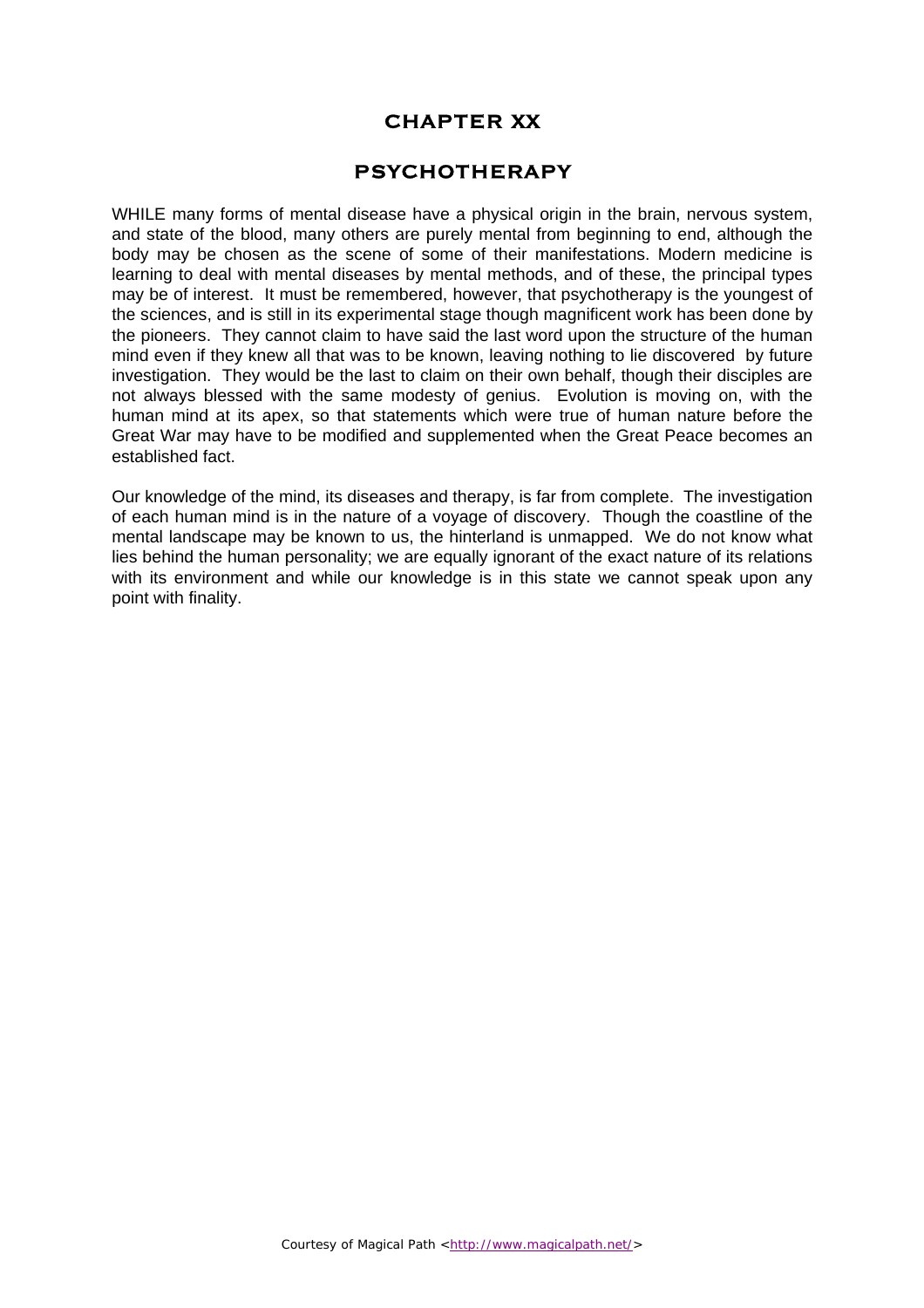#### **CHAPTER XXI**

#### **PSYCHOANALYSIS**

The foundations of this method and theory were laid by Sigmund Freud of Vienna, and set forth by him in his epoch-making book, the *Interpretation of Dreams,* published in 1900.Two schools of psychoanalysis exist at the present time. The Vienna school, which adheres strictly to the doctrines of Freud, and the Zurich school, which subscribes to a modification of these doctrines as taught by Dr. Jung.

While both schools agree upon general principles as to the anatomy of the mind, they differ in their teaching as to the *modus operandi* of mental disease. Freud holds that functional nervous disorders are due to the retention by the subconscious mind of an infantile attitude towards life, especially towards sex, and that this attitude, which should have been outgrown and left behind, sets up stresses and strains in the mind which lead to the manifestations of mental disease. He gives us the concept of the accumulation of emotion in this wound in the mind, just as pus accumulates in an abscess, giving rise to tenderness and pain. The function of the psychoanalyst is to lance the abscess by bringing the subject of distress into consciousness, whereby the repressed emotion is realised and fully experienced, and thereby got rid of. This process is technically known as ABREACTION.

The psychologist who conducts the analysis is very likely to be the recipient of this repressed emotion because, at the moment of its arrival in consciousness, he is apt to be standing in the line of fire. This acceptance of the repressed emotion by the operator is conceived to be a most important phase of the cure, and is known as the TRANSFERENCE.

That this factor of the transference opens a door to most serious difficulties and dangers cannot be denied. The *via media* between undue influence and callous indifference is hard to find. It is maintained that more analysis will work off the emotion which much analysis has succeeded in laying bare, but in actual practice the process is not so simple and often leads to complications.

This transference of emotion to the analyst, together with the deleterious effects of continual and prolonged dwelling upon the unsavoury aspects of life which takes place in psychoanalysis, constitute serious objections to this method of therapy.

Jung holds that mental disease is due to a failure of adaptation in the present, leading to regression to an infantile mode of thinking. It will thus be seen that the two theories, while based upon the same data, are fundamentally different and must lead to differences in practical application.

Both schools explore the subconscious mind by means of dream analysis, and to this method the Zurich school also adds the method known as Word reaction. The process of dream analysis is extremely complicated. Briefly, the patient is instructed to recount a dream, and this dream is then taken point by point, and the "free associations " traced out in the following manner. He is instructed to take an image in his dream as a starting-point, turn his mind loose, and watch where it goes, the theory being that it will retrace the association train of ideas by which the dream image was derived from the underlying wish. An elaborate technique exists for interpreting these dream images, so elaborate as to be beyond the scope of the present volume. How much of this technique is sound and how much is arbitrary is still a matter of opinion among psychologists. We have little data as yet as to the part played by unintentional suggestion on the part of the psychoanalyst, no doubt a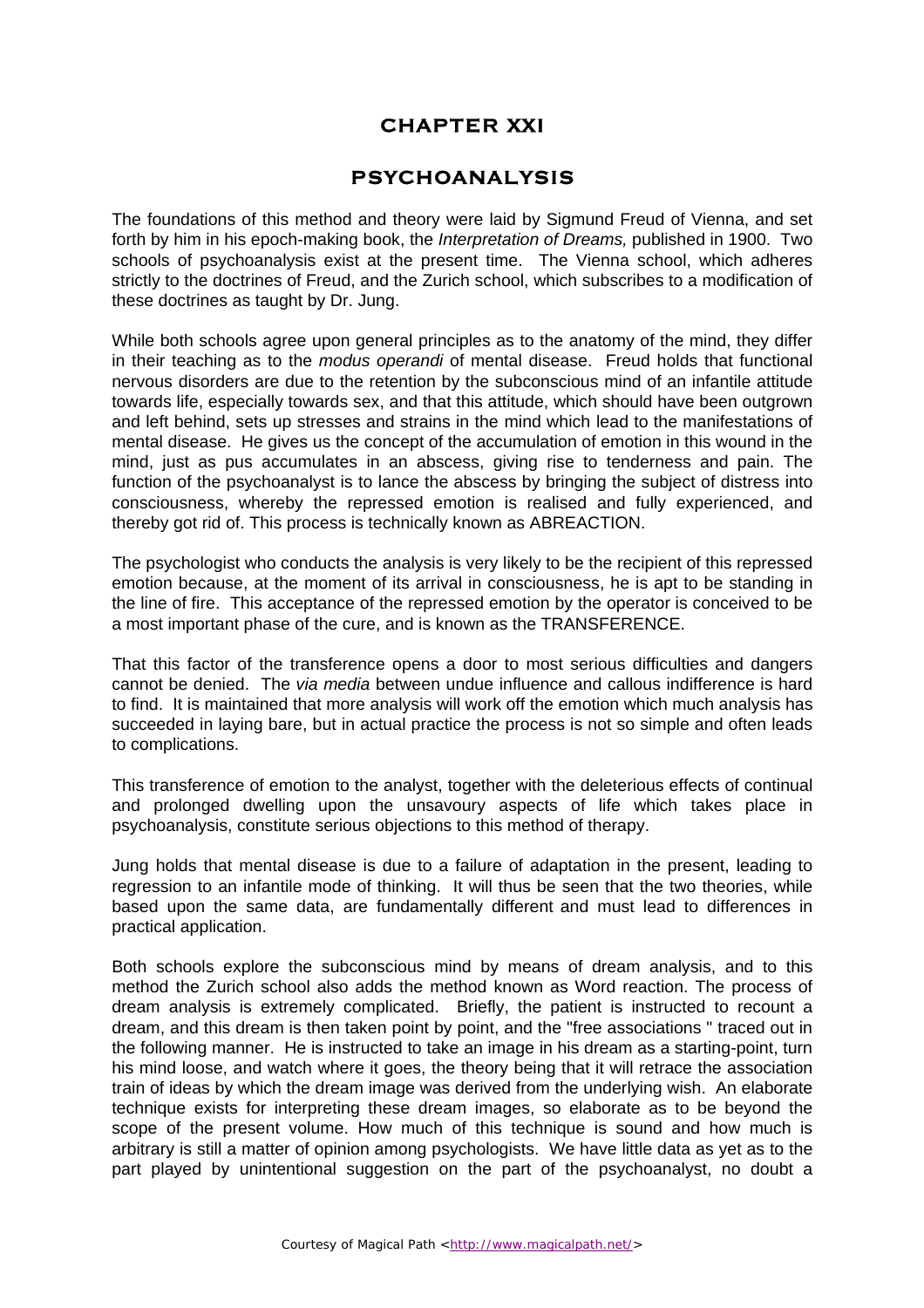considerable factor in some cases and an exceedingly falsifying and misleading hue.

The word association method of Jung is less open to objection on the ground of arbitrariness and its operation is simpler. A list of anything from a dozen to a hundred or more words is made out. The first half-dozen words have usually no particular significance, but then follow a series of words believed to be specially associated with the different types of complex which may become split off from consciousness. Lists of these have been worked out by different students of this school, but although one of these lists is usually used as a basis, the analyst generally inserts words which he believes will especially bear upon the patient's particular problems. These words are called out to the patient, one at a time, and he is instructed to utter the first word that comes into his head in connection with each. The time he takes to do this is taken by a stop-watch usually working to one-fifth of a second.

 The first half-dozen of unimportant words will show the patient's average reaction time, but if any words among the subsequent ones have special significance for him, there will be a perceptible lengthening of the time he takes to reply. Moreover the replies may be curious, and either show special bearing upon his problems, or, by their irrelevancy, show that the original idea was discarded as unspeakable and a substitute hastily extemporised. If the list be read over again it will be found that, whereas those words which have no special significance are usually responded to by the same reaction word, those which bear upon the patient's emotions produce a change in the reaction word. Free association is then resorted to, as in the case of dream symbols, to discover the underlying train of ideas and the factors in the subconscious from which they derive their emotion.

Many Freudians make use of this method also, and indeed the two methods of dream analysis and word association are generally regarded as supplementary. The chief value of the latter lies in the fact that it can be used in cases where the patient is either unable or reluctant to co-operate.

The difference in the view-point of the two schools of psychoanalysis leads to a difference in the method of handling the patient. The Freudian, who believes that all nerve trouble is due to the retention of infantile habits of thinking, confines himself to analysis and nothing but analysis, offering the patient little or nothing in the way of explanation or instruction, but simply aiding him to lay bare the depths of his subconscious mind, believing that by so doing pent-up emotions will be worked off and split-off complexes reassociated to the personality. The disciple of Jung, on the other hand, believing that the trouble is due to a present failure of adaptation, though using the psychoanalytic method to reveal and bring into consciousness the dissociated complexes, uses a considerable amount of teaching and explanation in an endeavour to enable the patient to assimilate the fruits of experience and adapt himself to his environment. The Freudian complains that the follower of Jung beclouds the issue by unintentional suggestion and by failing to discover the underlying train of ideas and the factors in the subconscious from which they derive their emotion. The disciple of Jung accuses the former of unnecessarily prolonging the process by leaving the patient to find his own way unaided by a wider experience.

The teaching and explanatory method, generally known as re-education, is chiefly associated with the name of Du Bois, who was its original exponent, but as, in his day, the psychoanalytic method of investigating the causes of mental disease was unknown, he was often groping in the dark, and dealing with secondary symptoms and effects, so that his method fell into disrepute in the eyes of the new school. That this method, wisely handled, can be of great benefit in expediting a cure and lessening the painfulness of the process, is beyond gainsay.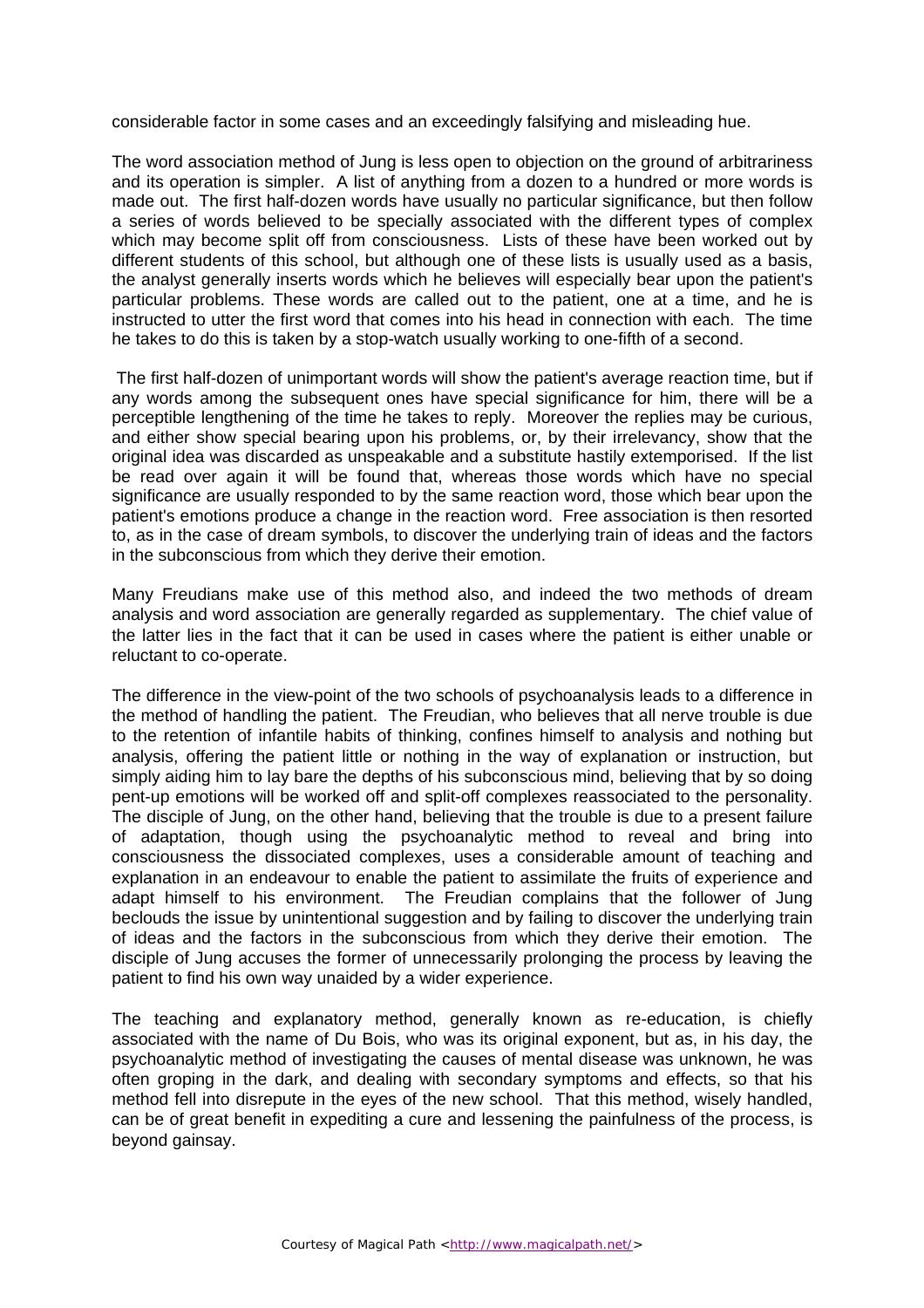#### **CHAPTER XXII**

#### **HYPNOSIS, SUGGESTION, AND AUTOSUGGESTION**

MUCH popular misapprehension exists with regard to the phenomenon known as hypnosis. It may briefly be described as a condition in which the reason and judgment of the subject are in temporary abeyance, and any idea presented to him will be accepted without reflection and take so strong a hold upon the mind that it will act itself out almost automatically. This condition of passive receptivity graduates from slight abstraction, almost undistinguishable from normal consciousness, to a condition resembling sleep, or the cataleptic rigidity of deep trance. Its manifestations and characteristics are manifold and most curious and instructive, but beyond the scope of the present work.

Different hypnotists use different methods of inducing this condition, but the main factor in all of them is the fixation and arrestation of the attention and the use of suggestion. It is generally held that it is autosuggestion on the part of the subject, induced by the hypnotist, that is the crux of the whole problem, and that without this internal co-operation, which is often of an unconscious and involuntary nature, the work of the operator would be unavailing.

Hypnosis is the oldest known method of psychotherapy, and in conjunction with psychoanalysis, is coming to the front again in the treatment of nervous cases and especially of shell shock.

The term suggestion is apt to be used somewhat loosely to denote any concept offered by one person to another, but in its psychological sense it is used to denote those ideas which are slipped into the mind of a person without being submitted to his judgment. In it's psychotherapeutic sense, however, it is reserved for the process of inserting ideas in the mind while the patient is in a state of artificially induced drowsiness, but not unconscious under deep hypnosis.

Autosuggestion, or the insertion of ideas in the subconscious by the conscious mind of the person concerned, has been reduced to a therapeutic system by the New Nancy School of psychology, and is associated with the name of Emile Couc'. It is held by this school that suggestibility, or the faculty of permitting ideas to so possess the mind that they express themselves in action, is a normal human faculty. Although it is the cause of many, or even most of the ills that both mind and body are heir to, it is not in itself a morbid condition, but is a necessary factor in educability, evil only arising when wrong ideas exploit this faculty. We can, however, equally well make use of it for the expression of good ideas, with great benefit to our character and health.

Suggestion, and, in intractable cases, hypnosis, is made use of by the New Nancy School, not as a direct remedial method, but to teach the use of autosuggestion whereby the patient cures himself and is able to prevent any recurrence of his malady. It is claimed that this method increases a person's self-reliance instead of undermining it, and is of the greatest value, not only as a therapeutic agent, but as an educational method, and its use in this aspect is urged. But although it is of acknowledged value in the cure of disease, it is questionable whether it might not lead to artificiality and warping of the nature if applied to the growing mind that was developing along normal lines. Only the most judicious guidance could avoid this pitfall.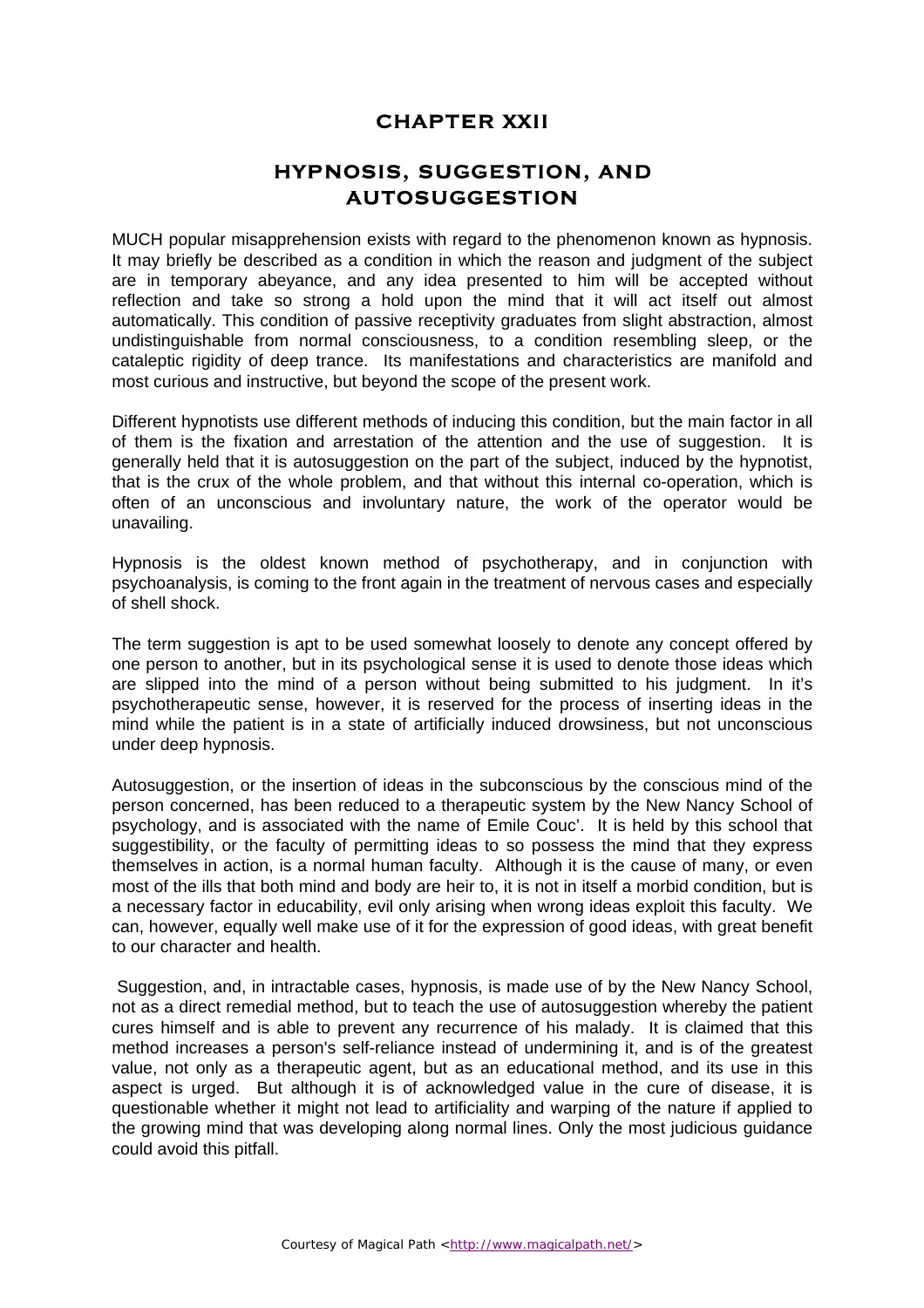It is impossible in a book of this nature to give a knowledge of the psychotherapeutic methods that can be of any practical use; the reader must refer to the many text-books upon the subject if such is desired. It must, however, be realised that the modern methods of dealing with the mind are extremely potent, and that it is possible to completely wreck a nature by their injudicious use. A knowledge, however, of the principles of mental hygiene can be nothing but beneficial, though the actual treatment of mental or nervous disease should be avoided by the amateur, for whatever his theoretical knowledge, the practical experience of hospital and asylum work can alone give accuracy of diagnosis. The beginnings of certain forms of insanity are very hard to distinguish from nerve trouble, even by the expert, and the amateur who tries his apprentice hand upon such a case by mistake is likely to have his error painfully and forcibly impressed upon his mind.

Psychotherapy is the youngest of the sciences and in a state of vigorous and healthy growth, but there is as yet no orthodox body of doctrine which is regarded as being thoroughly established and accepted by all schools of thought. The lay reader, for whom this book is designed, would do well to be on his guard against dogmatic expressions of opinion which may be presented to him, either in lecture or in print, for our knowledge is not in a state to warrant them. We have learnt much, but we do not know all, and until we know much more than we do now, we must keep an open mind and judge tentatively. The popular vogue of applied psychology among those who are not in a position to form first-hand opinions makes this warning necessary. There is no "truth once and for all delivered" by a prophet on a mountain, but an earnest band of men and women adding stone by stone to the temple of human knowledge.

The various methods of psychotherapy outlined here have each and all that value, but no one of them is a panacea for all the ills that flesh is heir to. The science is in it's infancy, and the percentage of cure is by no means satisfactory. There is no standard of training for either medical men or lay analysts and owing to the great emphasis laid upon sex by the modern schools, the method is open to grave abuses in inexpert or unclean hands.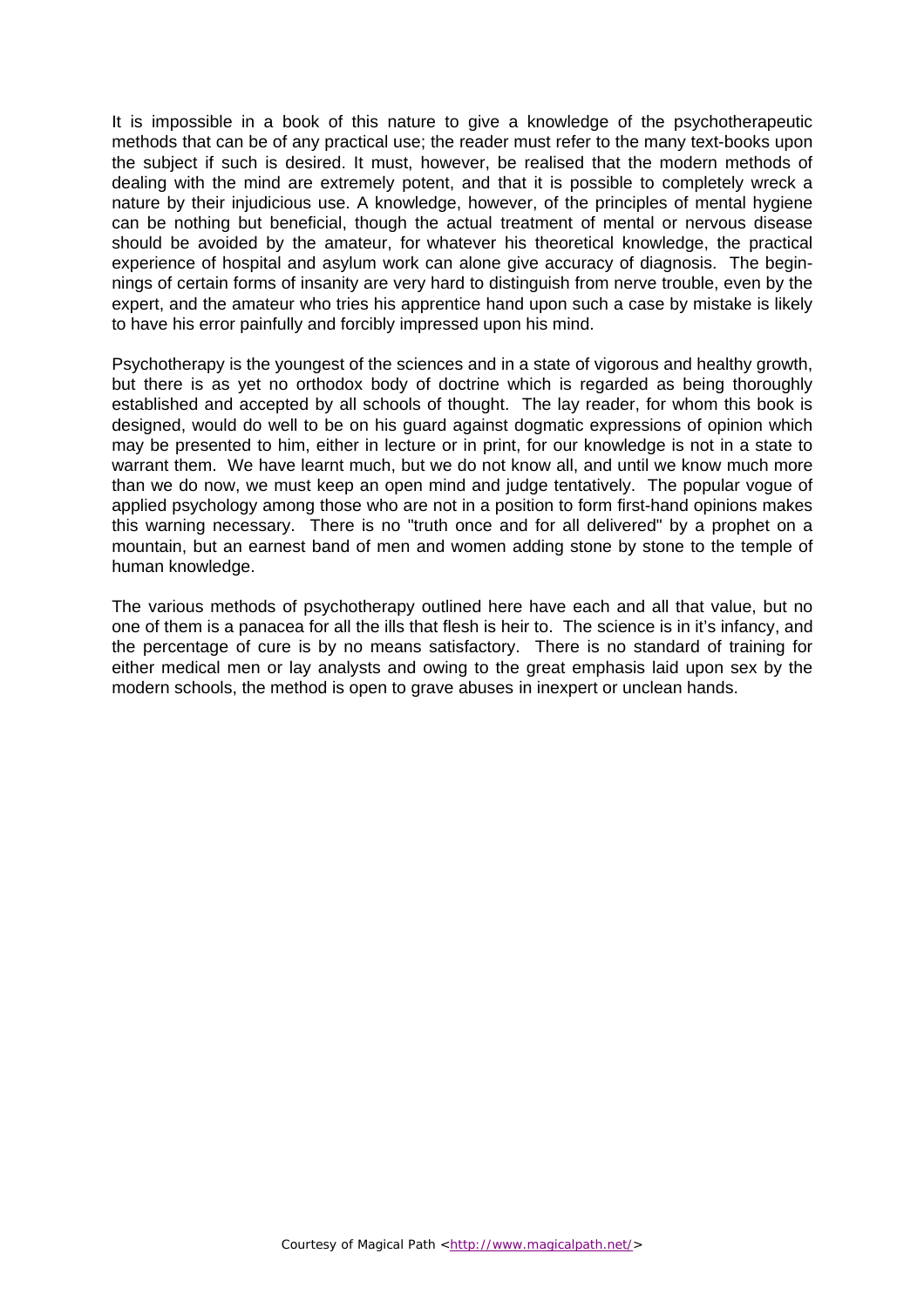#### **CHAPTER XXIII**

#### **THE PRACTICAL APPLICATION OF PSYCHOLOGY**

THOSE who have read the foregoing pages will see that there are certain broad divisions into which they fall. Let us now review these divisions in their relation to the practical art of living.

The first great division we studied was concerned with the levels into which the mind was divided and the types of thinking which were carried on in each of them. The problems of memory and concentration are closely concerned with these levels and the interrelations between them. If an idea, after entering the mind, disappears into the subconscious, we say it is forgotten and regard it as lost. This, we have seen, is not the case however. It is stored in the subconscious, and we can make use of it even if we cannot gain direct access to it. There is an old story concerning the advice that was given to a judge newly raised to the bench, "Give your decision, it is probably right; but do not give your reasons, they are very likely to be wrong." Which is merely a pithy way of saying:

"Let your subconscious work out your decision in the light of the enormous masses of data it possesses, including the exact reproduction of every law-book you have ever read, every remark, however casual, you have ever heard, together with the accumulated experience of your race, all of which you are heir to, and it will probably be right; but if you try to rationalise this decision, to explain it in terms of your conscious knowledge, you may make mistakes because your conscious mind does not know nearly as much as your subconscious".

If we would learn to trust our subconscious methods of thinking, we should be astonished to find what they are capable of. Genius might be defined as the power of utilising the subconscious mind, and inspiration as a subliminal uprush.

Memory also can be greatly improved by taking advantage of the faculty of association of ideas, a faculty upon which the different memory systems are founded. If we take any idea we wish to remember and clearly image it in association with some idea of the same class that is so familiar to us that it is a permanent part of our mental furniture, then the two concepts will get stuck together, and we can always use the second to summon the first.

The instincts and their development and method of functioning form a second great division of our subject. It will be seen that we must view our life in relation to the instincts and not to the reason, but it must not be forgotten that the instincts themselves are evolving or rather perhaps becoming modified in their expressions by the pressure of new conditions, and in the course of their evolution are being steadily socialised and civilised. Although we must realise that in their primitive form, they lie at the base of our being, in their evolved form they also function at its apex, and that if we are to live well, we must harmonise their manifestation upon every level of our being.

The third and most important division, from the standpoint of practical living, is that which deals with the mechanisms by means of which the mind adapts itself to its environment. We should make it our aim to achieve adaptation in the conscious mind by absorbing and assimilating all experience, realising that we can learn our lessons from that which is evil as well as from that which is good, and that any experience, however evil, from which we learn a lesson, is converted from poison into food.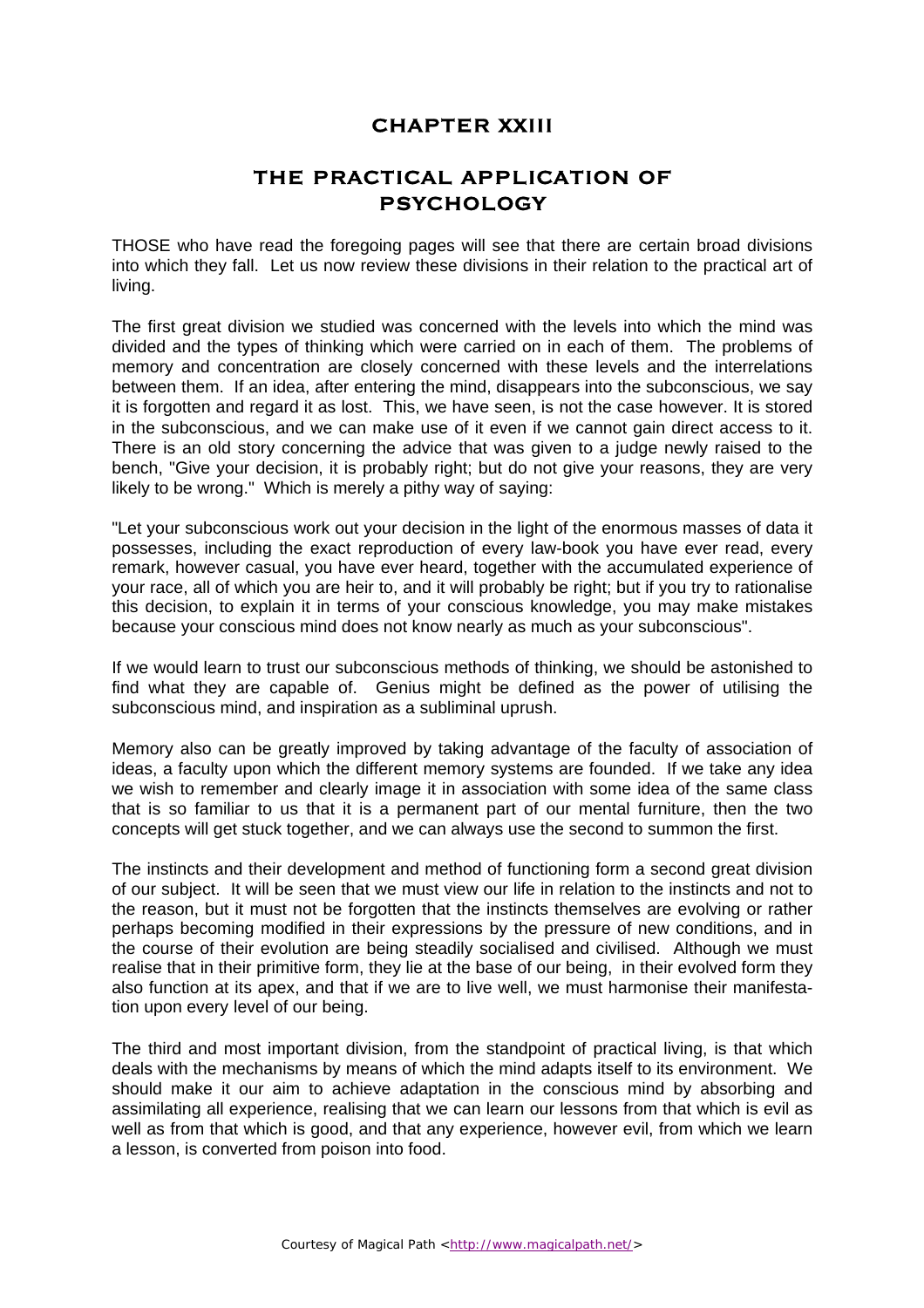While it is necessary that certain types of ideas should be repressed lest they should translate themselves into action, let us never forget that repression need not necessarily imply dissociation, which is an unmixed evil. Dissociation would never occur if we were honest with ourselves. When we refuse to admit, even to ourselves, that our nature possesses certain primitive aspects, we prevent the ideas connected with these aspects from being affiliated to our personality and taking their place in our mental life they therefore become foreign bodies in the mind, technically termed dissociated complexes, which function independently of the main ego complex.

Instead of taking this attitude, let us recognise the existence of these primitive impulses in ourselves and when we find their manifestations obtruding themselves, let us gently but firmly put them in their place, and see to it that they do not obtain the upper hand.

Let us never forget the enormous power of auto-suggestion, for the subconscious mind will tend to translate into action any image that is presented to it sufficiently vividly, especially if that image be charged with emotion. Let us therefore be very careful what mental pictures we permit ourselves to dwell upon persistently, whether with fear or desire, for they will mould our lives and even our circumstances to an extent we little realise.

Our whole aim should be to maintain the integrity of the personality, to prevent any splitting off of complexes of ideas, and to see that the instincts, welling up in the deeper levels of our nature, should find their channels clear and unobstructed, so that they may flow out into action on the higher levels of our life.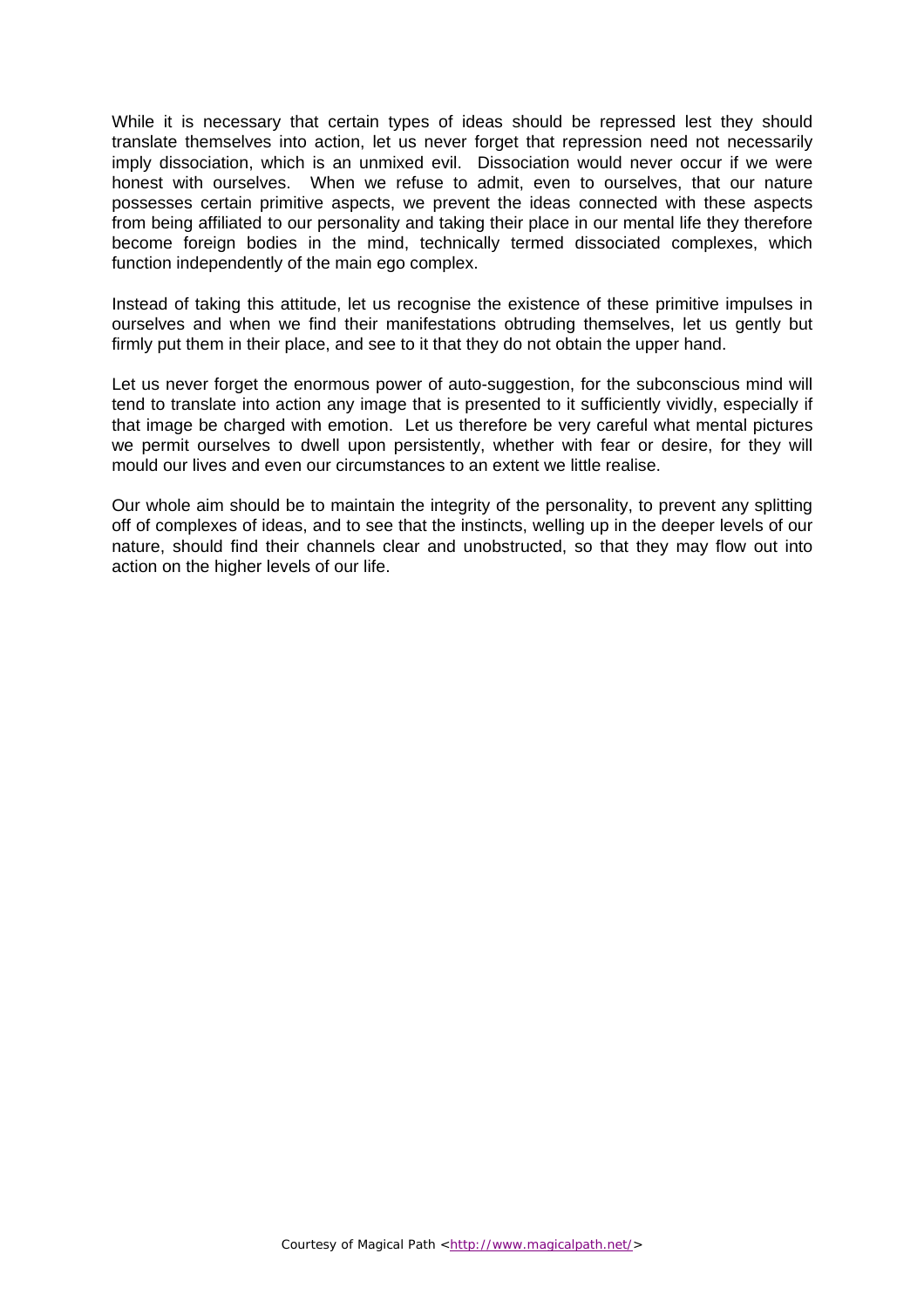#### **CHAPTER XXIV**

#### **CONCLUSION**

IT has been said that there is no scrap of knowledge concerning the remotest star which will yet, sooner or later, be found to have its bearing upon the problems of human life, and we may well ask what the science of human nature itself has to contribute to the solution of our daily problems.

The practical application of psychology has certain well-defined spheres. Its bearing upon education has long been recognised, and much valuable work done in relation to the study of the child mind. The psychology of fatigue, in relation to industrial efficiency, has also found recognition as a branch of applied science not without its practical value. The field of social problems is still largely awaiting exploration, and there can be little doubt that the study of the psychology of the criminal and unemployable would yield results of the greatest social value.

At the present moment, it is the field of abnormal psychology that holds the focus of attention. That inestimably valuable results are being obtained in this field of study no one can dispute, but its value is not confined to the relief of disease alone, but, as the research is progressing deeper, to the revelation of the conditions that give rise to disease. Just as the study of pathology gave us the science of hygiene, so the study of mental diseases is showing us the way to healthier thinking. It is teaching us that any abnormal attitude towards life will produce mental discomfort, if not actual disease, and it is showing us, just as physiological hygiene has shown us, that if the developing intelligence of man leads him to depart from primitive conditions wherein the instincts are sufficient guides, then he must also apply his reason to the new problems to which the new conditions give rise, and not leave the solution of these to instincts which are only fitted for the simplest form of functioning.

The instinct of combativeness, or the instinct of flight, will not conduct the evolutions of a modern army, and neither will the primitive impulses enable man to live well and happily in conditions which elaborate mental processes have built up, as witness the terrible prevalence of unsolved sex problems beneath the fair show of our civilisation. Two-thirds, if not more, of nerve trouble have their origin in the efforts of a primitive instinct to function under civilised conditions and its failure to make the adaptation. We need to take our instincts out of the region of the subconscious and apply our reason to them if we are to solve the problems that press upon us.

Throughout this book it will have been seen the stress has been laid upon the functioning and activity of those levels of the mind that are below the threshold of consciousness, and that it has been pointed out that the instincts, and not the reason, are the key to the human mind. But it has also been shown that the mind is in a state of evolution, and that reason, as its latest development, has an equal biological significance with the instincts of sex and selfpreservation, and that we can no more afford to ignore the higher attributes of the human mind than we can afford to deny their true place to the primitive.

Briefly, the primitive man lies at the base of our being, but the divine man stands at its apex, and we, in our ascent, are in a transition stage, with subconscious and superconscious not yet correlated in the conscious mind. We do not see our past and future save in the dim pictures of dream and vision, by the uncertain gleam of intuition rather than the clear light of reason, and no solution of any human problem, either social or psychological, can be valid which does not look to the future as well as the past. Hitherto psychology has sought its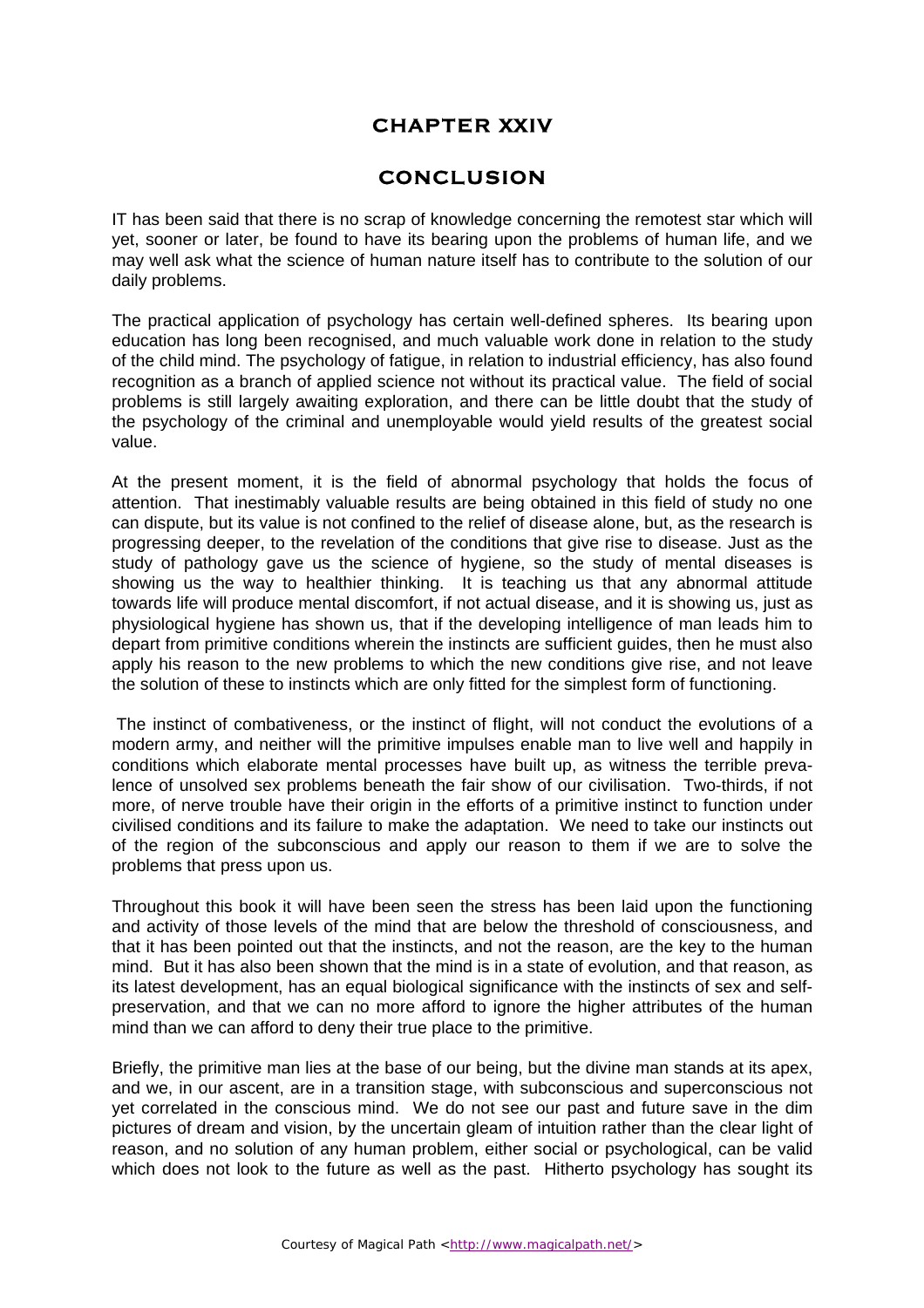standards of normality in the primitive and subhuman, forgetting that the flower of humanity is a natural product as well as its weeds; that religion, charity and idealism are as much a part of human nature as those primitive instincts which give rise to unnameable crimes. A psychology which looks to the past can show us causes, but it is only a psychology which looks to the future which can find us cures. Evolution did not cease its progress when it produced the cave man guarding his family, but evolved the "Save the Children Fund", which before the echoes of the last shot had died away was sending succour to the helpless young of an enemy herd.

A psychology which bases its philosophy upon a return to the primitive, especially if that psychology undertakes the solution of human problems, (individual or collective) is ignoring the data of evolution. We know that all life originated in the sea, and that the young of many species still pass the first phase of their life in the water. When, however, they have come ashore, and the gills have given place to lungs, they cease to be water creatures, and the structural traces of their origin are vestigial and not functional, and a frog can be drowned as easily as any other air-breathing creature, despite his tadpole past.

So it is with the human psyche. Unquestionably it has passed through a primitive phase in the course of its development, but if, in an effort to remedy some faulty development, it be thrust back to that phase after evolving to a higher one, it will perish as surely as the frog thrust under water. It should be the aim of psychotherapy, not to reduce the mind to its primitive elements and point of view, but rather to help humanity to make that transition from the lower to the higher which evolution is forcing upon us, whether we will or no. Adaptation to environment is the key to life, and the environment to which an individual must be aided to adjust himself, if such aid be sought. It is not that environment which, generation by generation, is receding further into the past; but that future which hour by hour is becoming the present, and from which there is no escape.

It should be the aim of psychotherapy to work out the arc which evolution is describing, and to set the feet of racial wanderers upon its path. It is a futile and dangerous philosophy which proposes a return to the past as an escape from the present.

Geology, zoology, sociology, and comparative psychology, all show us the evolution of that which is simple into that which is complex; from the cave man with his few needs and problems, to the complications of a modern industrial society. And we see in the little segment of the evolutionary arc with which we are most closely concerned, that the chief factor is the herd instinct which is pressing us all the time towards a more complete socialisation of humanity and that any adaptation which an individual makes must be in relation to his integration as a social unit and not to his needs as a solitary individual.

Diagnostic and descriptive psychology must be distinguished from remedial psychology of which we have had all too little. Research of the abnormal mind alone will not give us the key to a healthy life, we must study social psychology as well as individual psychology, because man is a social animal, and his mental processes are determined by this fact. Any adaptation he makes, and adaptation is the basis of psychotherapy, must be in relation to his social group as well as to his own subconscious wishes. It is not enough to bring these wishes into the light of consciousness, they must be synthesised with the rest of the personality, to the social organisation of which that personality is a unit, and to the great evolutionary drift of which even the race itself is but a partial expression. Psychotherapy may begin with the primitive, but it must end with the divine, for both are integral factors in the human mind.